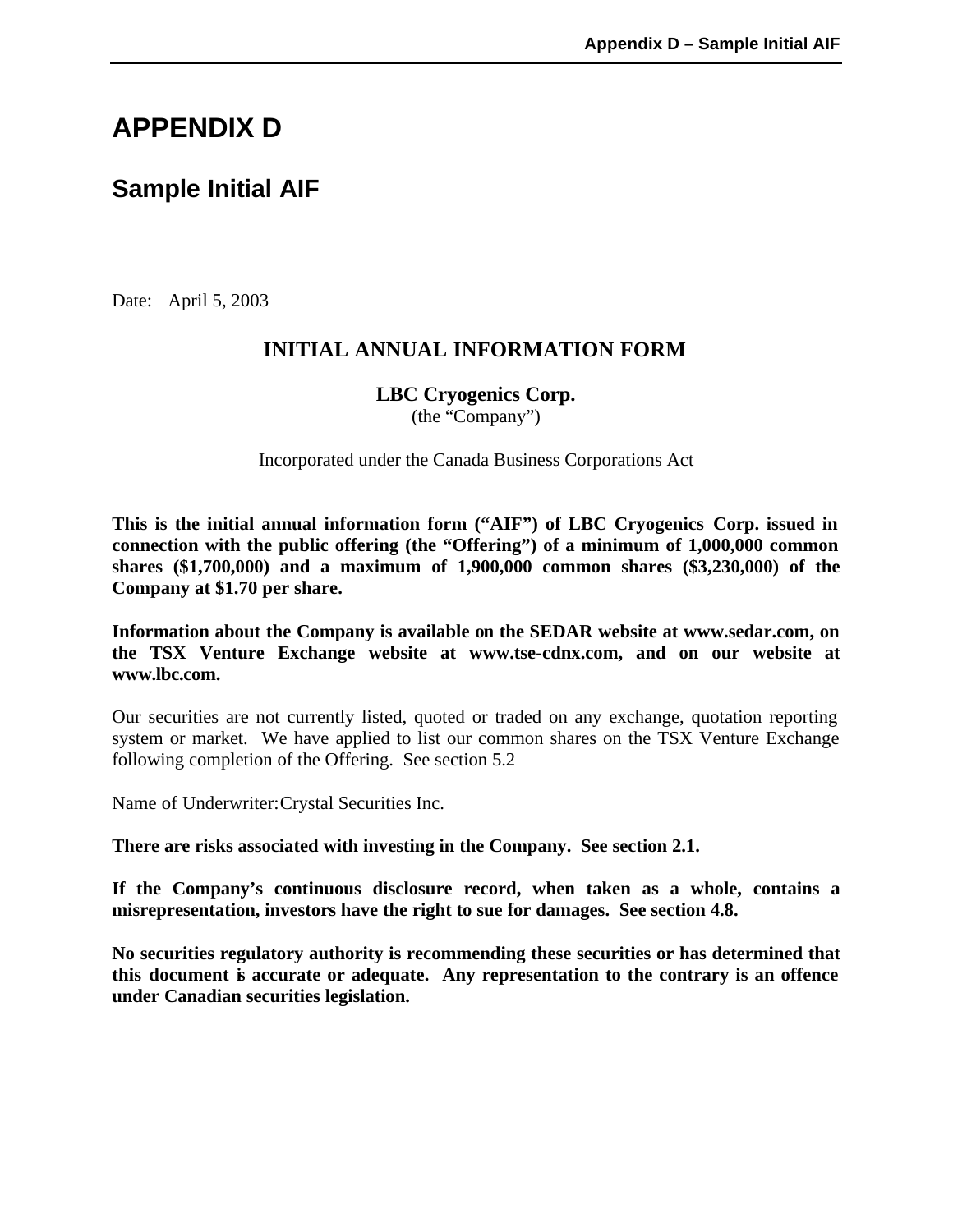# **TABLE OF CONTENTS**

| 1.1                                                     |  |
|---------------------------------------------------------|--|
| 1.2                                                     |  |
|                                                         |  |
| 2.1                                                     |  |
| PART 3-MANAGEMENT AND OTHERS INVOLVED WITH THE ISSUER15 |  |
| 3.1                                                     |  |
| 3.2                                                     |  |
| 3.3                                                     |  |
| 3.4                                                     |  |
| 3.5                                                     |  |
| 3.6                                                     |  |
| 3.7                                                     |  |
|                                                         |  |
| 4.1                                                     |  |
| 4.2                                                     |  |
| 4.3                                                     |  |
| 4.4                                                     |  |
| 4.5                                                     |  |
| 4.6                                                     |  |
| 4.7                                                     |  |
| 4.8                                                     |  |
|                                                         |  |
| 5.1                                                     |  |
| 5.2                                                     |  |
| 5.3                                                     |  |
| 5.4                                                     |  |
| 5.5                                                     |  |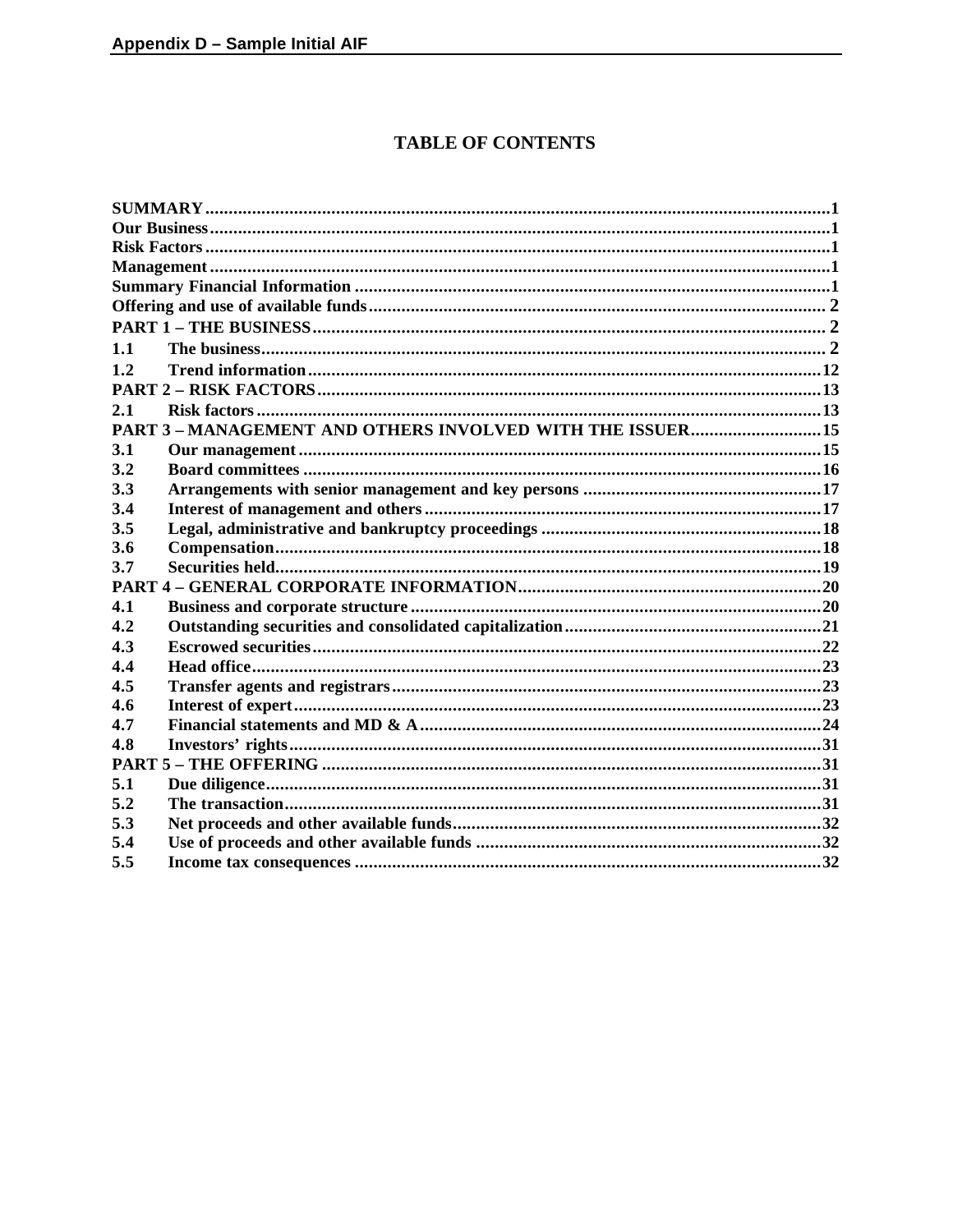# **Summary**

*The following is a summary of the more detailed information in this AIF.*

### **Our Business**

We are in the business of processing and cryopreserving umbilical cord blood stem cells for private clients for a fee.

### **Risk Factors**

The purchase of our securities is highly speculative. You should buy them only if you are able to bear the risk of the entire loss of your investment. See "Risk factors" section 2.1.

### **Management**

Piers Axtell – Chief Executive Officer, President and Director Henry Owens – Chief Financial Officer, Secretary/Treasurer and Director Leon Markham – Medical Director and Director Nicholas Wong – Director George Westwood – Director

### **Summary Financial Information**

The following selected financial information is subject to the detailed information contained in our financial statements, including the notes thereto, included elsewhere in this AIF.

|                                                         | Six months<br><b>Ended</b><br>November 30,<br>2002<br>(unaudited) | <b>Year Ended</b><br>May 31, 2002 | <b>Year Ended</b><br>May 31, 2001 | <b>Year Ended</b><br>May 31, 2000 |
|---------------------------------------------------------|-------------------------------------------------------------------|-----------------------------------|-----------------------------------|-----------------------------------|
| Total revenues                                          | 169,856<br>S.                                                     | \$221,864                         | \$160,585                         | \$137,204                         |
| Operating expenses                                      | 81.623                                                            | 76.951                            | 37,378                            | 39,093                            |
| General and administrative expenses                     | 198.640                                                           | 154,884                           | 130,033                           | 150,506                           |
| Net (loss)                                              | (110, 407)                                                        | (9,971)                           | (6,826)                           | (52, 395)                         |
| Net (loss) per common share, basic<br>and fully diluted | (0.055)                                                           | (0.005)                           | (0.003)                           | (0.026)                           |
| Total assets                                            | 520,373                                                           | 544,117                           | 102,789                           | 107,589                           |
| Long-term financial liabilities                         | $\Omega$                                                          | $\Omega$                          | $\Omega$                          | $\Omega$                          |
| Cash dividends per share                                | $\Omega$                                                          | $\Omega$                          | $\Omega$                          | $\Omega$                          |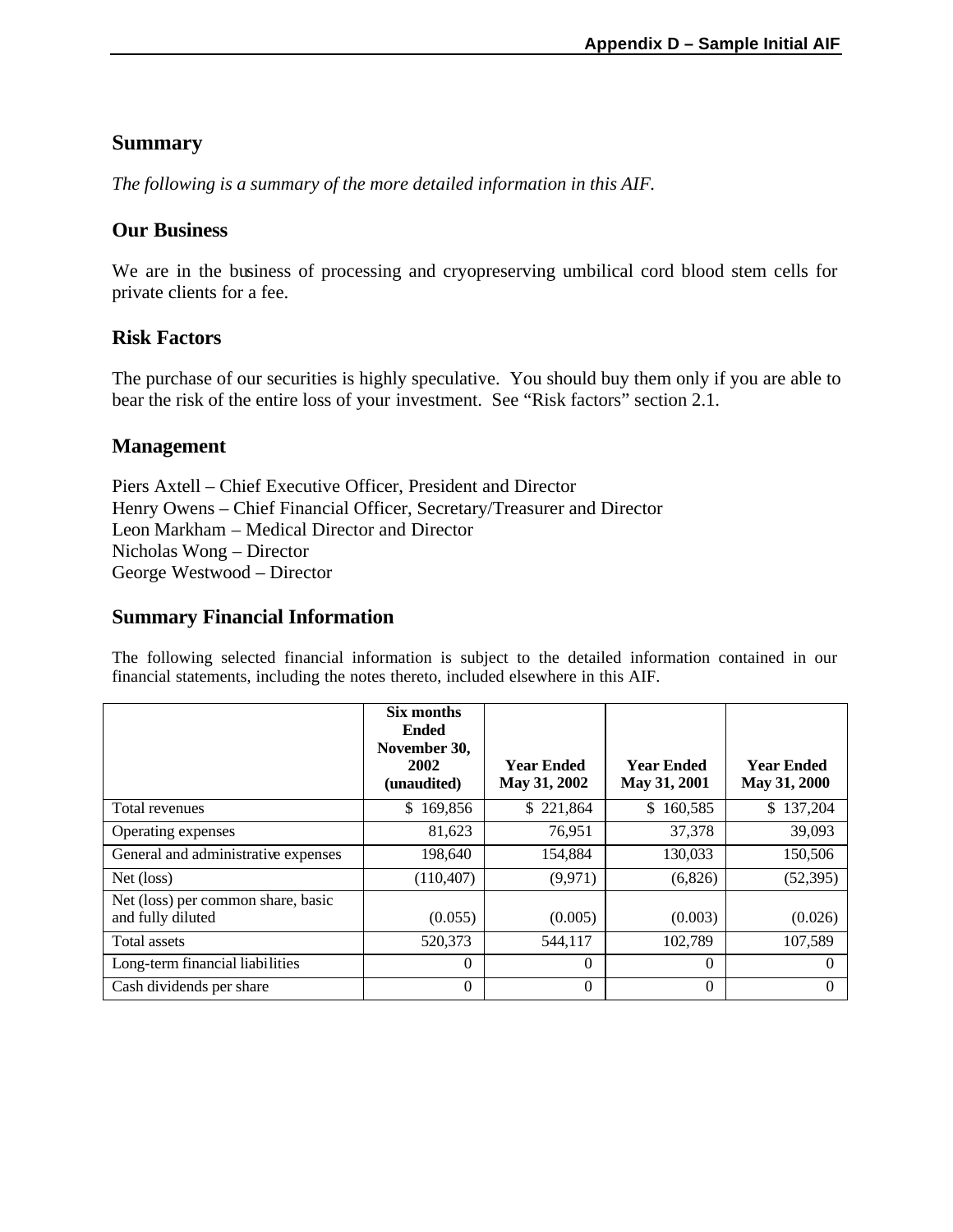|                                                                  | Nov. 30,<br>2002   | Aug. 31,<br>2002   | <b>May 31,</b><br>2002 | Feb. 28,<br>2002 | Nov. 30,<br>2001 | Aug. 31,<br>2001 |
|------------------------------------------------------------------|--------------------|--------------------|------------------------|------------------|------------------|------------------|
| Total revenues                                                   | \$77,685           | \$92,171           | \$70,623               | \$52,608         | \$49,838         | \$48,795         |
| Operating expenses                                               | 44,151             | 37,472             | 23,511                 | 23,453           | 17,746           | 12,241           |
| General and administrative expenses                              | 139,574            | 59,066             | 63,789                 | 26,011           | 31,333           | 33,751           |
| Net (loss) income                                                | (106, 040)         | (4,367)            | (16,677)               | 3,144            | 759              | 2,803            |
| Net (loss) income per common share<br>- basic<br>- fully diluted | (0.053)<br>(0.053) | (0.002)<br>(0.002) | (0.008)<br>(0.008)     | 0.002<br>0.001   | 0.000<br>0.000   | 0.001<br>0.001   |

The following table sets forth certain financial information for our past six quarters.

### **Offering and use of available funds**

We are offering a minimum of 1,000,000 common shares (\$1,700,000) and a maximum of 1,900,000 common shares (\$3,230,000) at \$1.70 per share.

We will use all funds available to us, including those raised on the offering, to finance our operating cash requirements, equipment and marketing costs and, if the maximum offering is completed, costs related to expanding our operations to Québec and elsewhere.

# **Part 1 - The business**

### **1.1 The business**

### **Overview**

*What we do*

We process and cryopreserve umbilical cord blood stem cells for private clients for a fee.

#### *Stem cells and their use*

Stem cells are the parent cells which create all of a person's blood cells: red cells that carry oxygen, white cells that fight disease and platelets that help blood to clot.

Stem cell transplants are used to treat a wide range of life threatening illnesses, including leukemia, metabolic disorders, immune deficiencies, bone marrow failure and some genetic disorders. Research involving the use of stem cells for other treatments is ongoing.

Human stem cells are available from four sources: bone marrow, the peripheral blood system, the umbilical cord and embryos. The extraction of stem cells from an embryo results in the death of the embryo, which raises serious ethical concerns, and is either illegal or highly restricted in many countries. To collect stem cells from either the bone marrow or peripheral blood is expensive and not without risk to the donor. Collecting stem cells from the umbilical cord is a simple, non-invasive process and poses no risk to mother or child.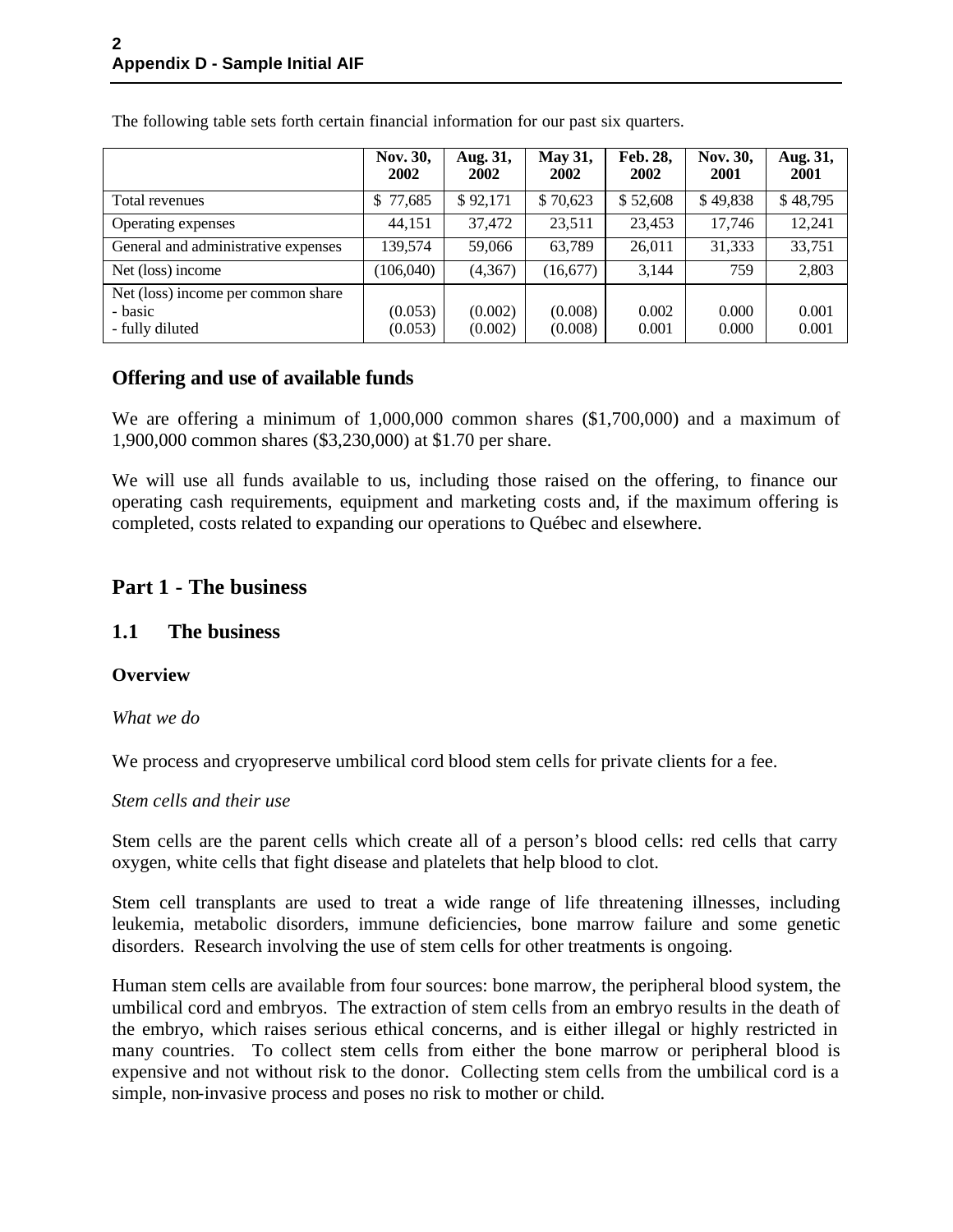Bone marrow transplantation is an often-used means of medical treatment for a variety of diseases, resistant malignancies and genetic blood diseases. Both stem cell transplants and bone marrow transplants require that the transplanted material be matched and not rejected by the recipient patient. The search process to find a matched donor can take many months and is expensive.

Storing a person's stem cells at birth ensures a perfect tissue match for that person with no chance of rejection, should the stem cells be required for transplantation. The stem cells may also be a match for siblings or parents.

Umbilical cord blood has several other advantages over other sources for stem cell transplantation.

- Cord blood stem cells are collected from a readily available source, the umbilical cord, which is routinely discarded after delivery
- Collection of cord blood stem cells is non-invasive
- Cord blood stem cells are readily available for transplantation
- Compared to peripheral blood and bone marrow, cord blood appears to contain a more naive, or less developed and more easily manipulated or modified, cell population and thus is associated with a decreased risk of cellular rejection of the transplant by the recipient (graftversus-host disease)
- Collecting stem cells from cord blood avoids the ethical issues surrounding embryonic stem cell collection

Transplantation centres world-wide have found that cord blood is a viable alternative to bone marrow as a source of hematopoietic (blood producing) stem cells.

Storing cord blood stem cells is a form of biological insurance.

Stem cells are typically stored for 5 to 15 years. There is no evidence at present that stem cells stored at -196 degrees Celsius in an undisturbed manner lose their suitability for transplant or other use.

#### *Stem cell research - potential future benefits*

Key areas of stem cell research include the developing field of gene therapy and in rescue therapy after high-dose chemotherapy.

Cord blood stem cells offer several advantages for gene therapy protocols not found with other sources of stem cells. First, due to the decrease in side effects, individuals receiving therapy would not trade one serious disease for another life threatening one. Second, it is significantly easier to introduce, or transfer, new genes in cryopreserved cord blood stem cells than in stem cells from other sources.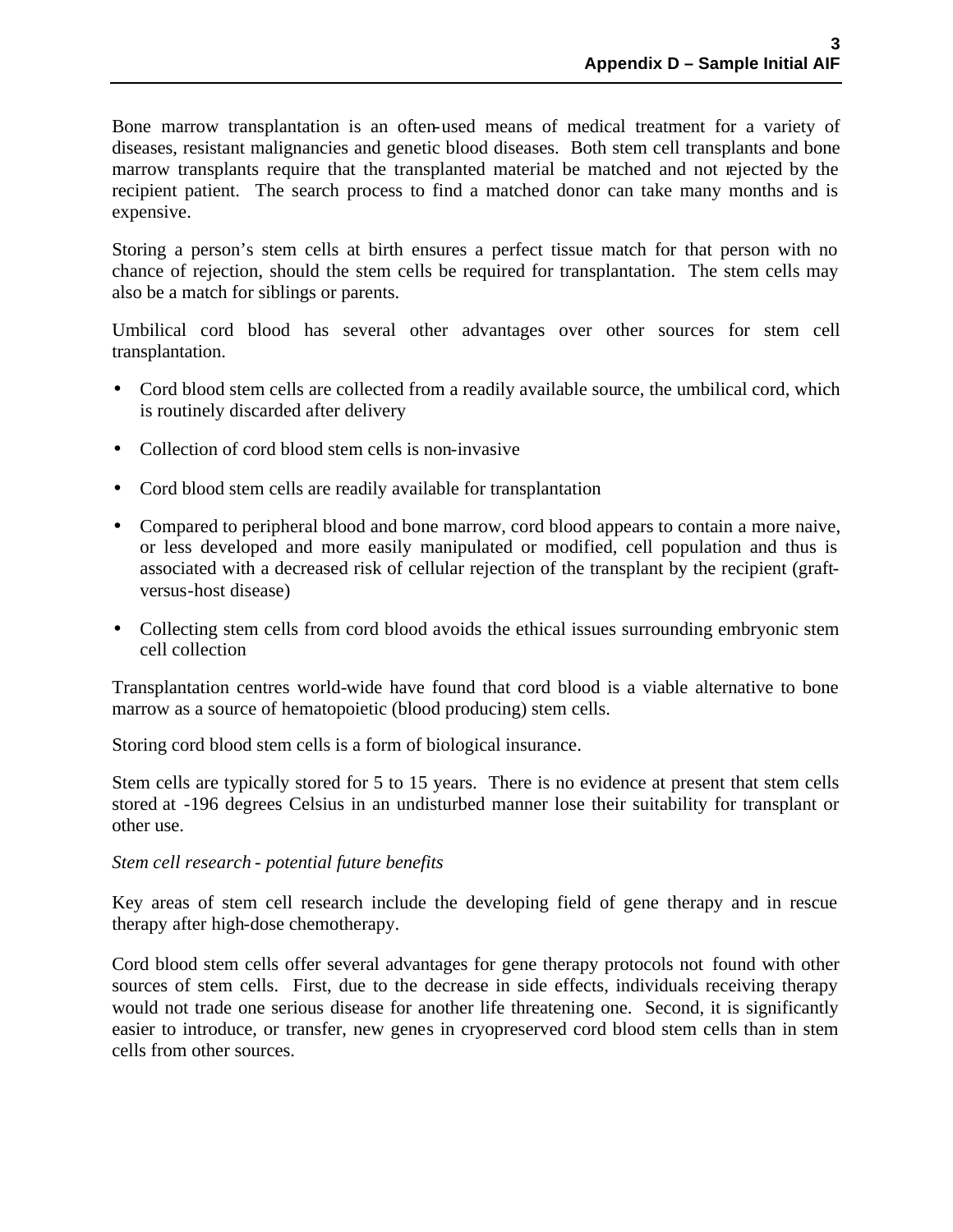In transplant medicine, umbilical cord blood as a source for stem cells has demonstrated advantages over bone marrow and peripheral blood sources.

Research studies indicate that stem cells collected from umbilical cord blood could be used in the development of new treatments for repairing muscle, neural and liver tissue damaged by various human conditions.

Our clients will have the potential benefit from future therapies developed from the ongoing research.

### **Operations**

### *Our facilities*

Our administration office, laboratory and storage areas are located at 1500 University Avenue, Richmond, British Columbia.

Our facility is within a 45 minute drive of all major hospitals in the Greater Vancouver metropolitan area and is within a 15 minute drive from the Vancouver International Airport.

We employ three full time employees and four part-time employees. In addition to our employees, we have engaged a part-time marketing consultant.

We have stored over 900 samples. Our current laboratory space and processing equipment is sufficient to process the cord blood stem cells from over 400 new clients every month. We have the capacity to store 2,000 additional samples in our existing liquid nitrogen storage tanks. Additional storage tanks that hold 1,000 samples each may be purchased at a current cost of approximately \$30,000. We will need to hire additional personnel as sample volumes increase.

### *Delivery of our services*

We have developed our own protocols and systems for the collection, processing and storage of cord blood.

The following summarizes the collection and storage of cord blood:

- the expectant mother signs a client agreement and provides us with her medical history in advance of her due date
- we provide the expectant mother and her physician with written information as to the collection procedure and a sterile collection kit
- the delivering physician or a midwife uses the syringes contained in the collection kit to draw the blood sample from the umbilical cord or placenta immediately following delivery of the baby
- the sample is returned to us within 36 hours after collection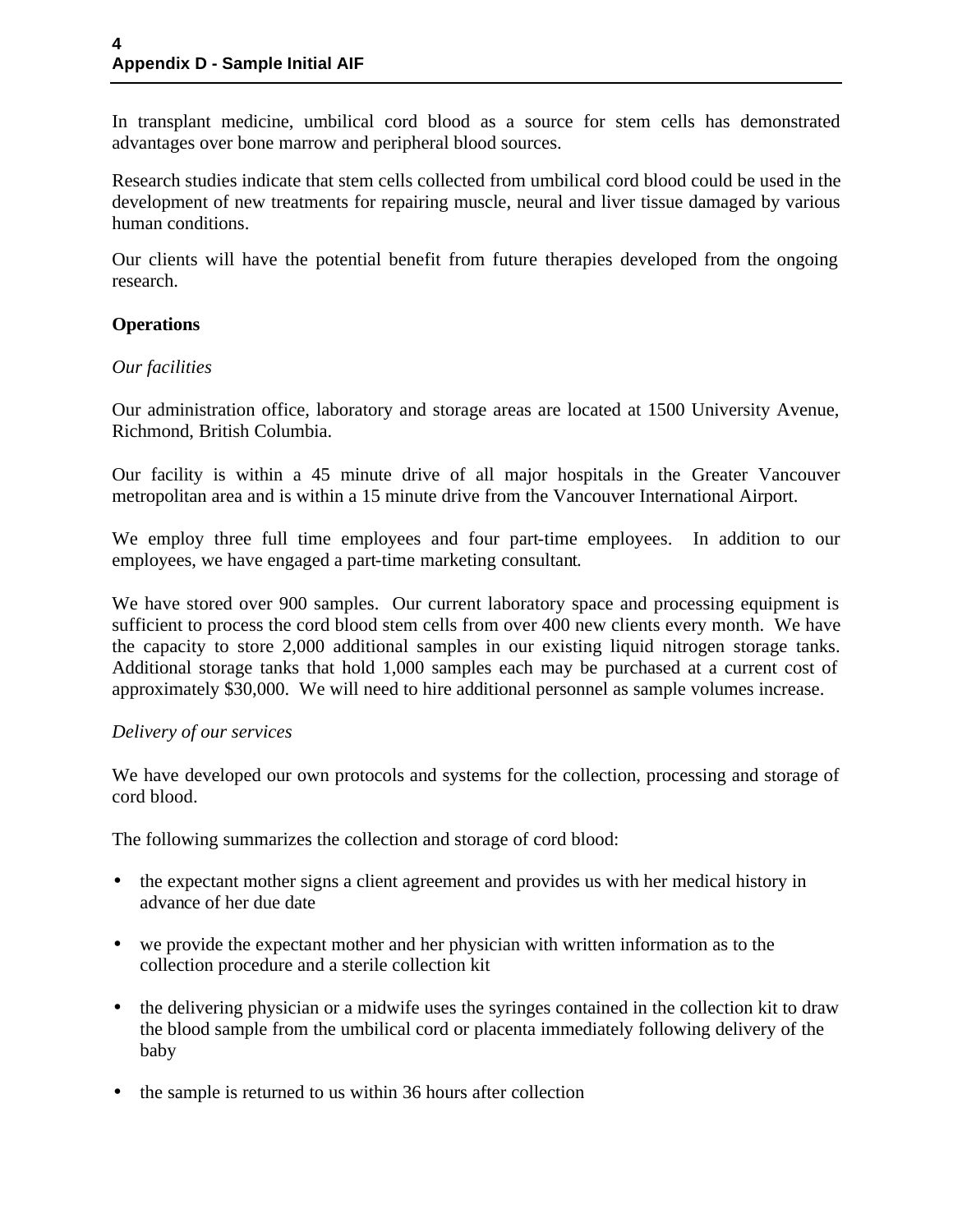- we mark each sample with three unique identifiers and record the details of collection, including blood volume, collection date and time
- the mother and the sample are tested for infectious diseases
- the sample is placed in quarantine until the infectious disease test results are known
- if the infectious disease tests are negative, our technologists process the sample and then transfer it to a freezing container which allows storage of the sample in liquid nitrogen at –  $196^0$ Celsius
- under the client agreement we agree to store the sample for 15 years
- the sample is available exclusively to the client

For each sample, our clients are charged a collection and processing fee of \$850.00 plus an annual storage fee of \$125.00.

The liquid nitrogen storage tanks in our facility are equipped with a continuously monitored alarm device to detect temperature variations and malfunctions. Standard operating procedures are in place in the event of unexpected mechanical failure or liquid nitrogen loss. Our entire facility is continuously monitored and secured.

#### **Marketing**

#### *Target market*

The persons having the most influence over the decision of whether or not to store a newborn's cord blood are the expectant parents and their physicians. For this reason, our target markets are expectant parents and their physicians.

The decision by parents on storage of their soon-to-be-born infant's cord blood may be based on any number of factors, including understanding the potential of stem cells, price, quality of service and reputation, past experience and level of expertise at the storage facility.

In order to deal effectively with physicians and other members of the medical community, we need to inform the physicians that the storage of cord blood is an available and legitimate process. While initially somewhat hesitant to take an interest in cord blood banking, physicians in the greater Vancouver area are becoming more accepting of the process. It is interesting to note that to date, approximately one-quarter of our clients are medical professionals.

While all of these factors are important, our approach has focused on making both target markets aware of the present and potential future therapeutic value of stored umbilical cord blood stem cells.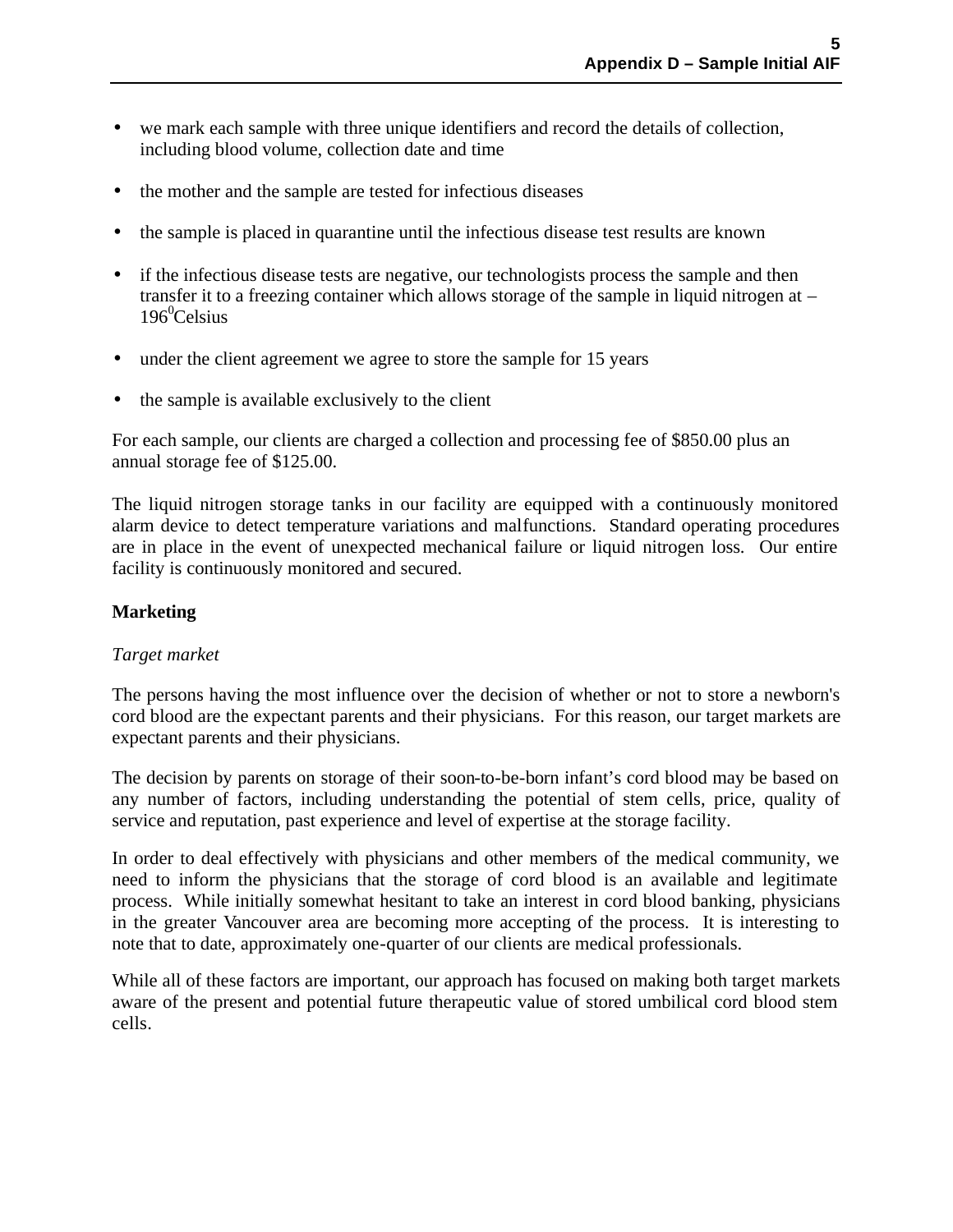### *Nature of market*

To date, our clients have found and chosen us based primarily on a referral system, either from the medical community or from friends and acquaintances.

While most of our samples have been collected from babies born in British Columbia, we have received approximately 25% of our samples from other areas in North America.

The only time a collection of cord blood stem cells can occur is immediately after the birth of a child. Accordingly, the key market for our service is families of childbearing age in Western Canada. Ultimately, we plan to cover the market in Eastern Canada and the North-western United States. This would include expectant parents and their relatives, with approaches organized through gynecologists, obstetricians, prenatal classes, hospitals and health care agencies.

Our existing client information indicates that higher income earners, particularly professionals, appear to be the most likely expectant parents to seek our services. We also believe that families considered to be at higher risk in terms of leukemia and other types of cancer will be interested in our services.

Studies have shown that matching of stem cells for bone marrow transplants is difficult in non-Caucasian ethnic groups and, accordingly, we intend to work with this market to ensure that they are aware of the advantages of our services.

The total number of births in Canada from July 1, 2001 to June 30, 2002 was 329,791, as reported by Statistics Canada. The total number of births in the United States from July 1, 2001 to June 30, 2002 was approximately 4,045,000, as reported by the United States Department of Health and Human Services.

Within Canada<sup>(1)</sup> and Washington State<sup>(2)</sup>, the births from July 1, 2001 to June 30, 2002 were as follows:

| <b>British Columbia</b>   | 40,165  |
|---------------------------|---------|
| Alberta                   | 35,938  |
| Saskatchewan              | 12,541  |
| Manitoba                  | 14,170  |
| Ontario                   | 130,672 |
| Québec                    | 71,463  |
| New Brunswick             | 7,650   |
| Nova Scotia               | 9,267   |
| Newfoundland and Labrador | 4,679   |
| Other Canada              | 3,246   |
| <b>Washington State</b>   | 80,791  |

Notes:

(1) As reported by Statistics Canada

(2) Estimate based on preliminary National Vital Statistics Reports published by the United States Department of Health and Human Services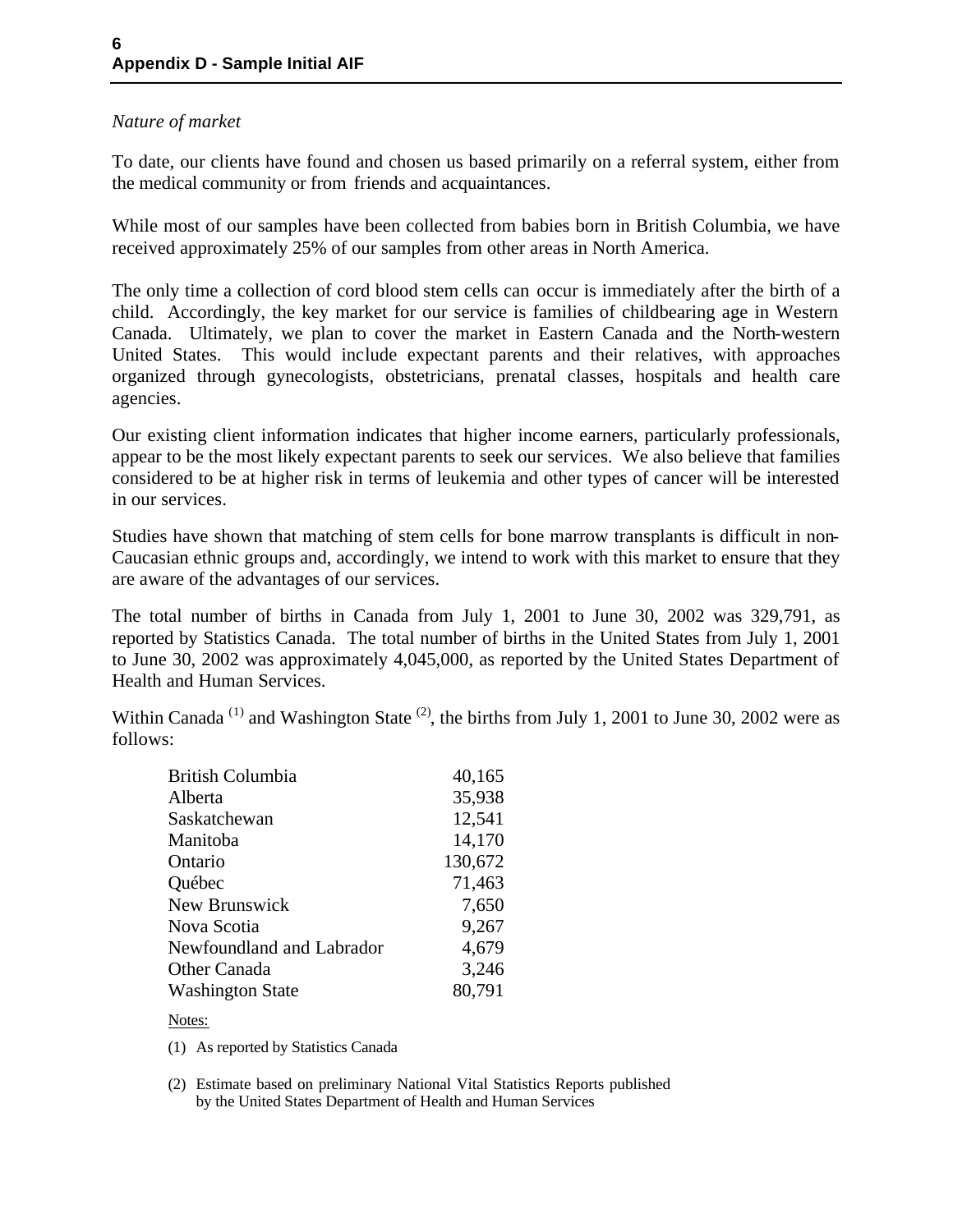#### *Pricing of our services*

Our fees are based on several factors including time and resources needed to complete the process, overhead costs, and comparable fees charged by other storage facilities in North America. Our current pricing is:

|           | • Cord blood processing and banking fees | \$850 |
|-----------|------------------------------------------|-------|
| $\bullet$ | Annual storage fee                       | \$125 |

There are only two other facilities in Canada, one in Alberta and one in Ontario, which store private cord blood samples. Their current pricing is:

| • Cord blood processing and banking fees | \$500 to \$900 |
|------------------------------------------|----------------|
| • Annual storage fee                     | \$125          |
|                                          |                |

Typical processing and storage fees charged for this service in the US are:

| • Cord blood processing and banking fees | \$225 to $$1,405$ (US) |
|------------------------------------------|------------------------|
| • Annual storage fee                     | \$50 to \$100 (US)     |

Our services may be paid for by cheque, cash or credit card.

#### *Marketing activities and strategy*

Until we began our current marketing program in November 2002, we conducted our marketing activities on a very limited trial basis. They included:

- occasional distribution of leaflets to physicians' offices, clinics and hospitals
- occasional magazine advertising
- occasional parent seminars and medical meetings and conferences
- occasional interviews with media in the Vancouver area

In 2002 we hired a marketing consulting firm to assist us in assessing our marketing. This resulted in the development of new corporate artwork and new printed marketing materials, including a "glossy" brochure aimed at expectant parents, a quarterly newsletter and a frequently asked questions brochure. We then hired a part-time marketing manager, a media relations representative and a full-time marketing representative to call on physicians and prospective clients. We started to distribute the new marketing materials in November 2002.

Following the changes made in 2002, sample volumes increased significantly. See "Results of operations" under section 4.7.

We plan to distribute our marketing materials to physicians and other health care providers on a more regular basis and to increase the frequency of our magazine advertising and media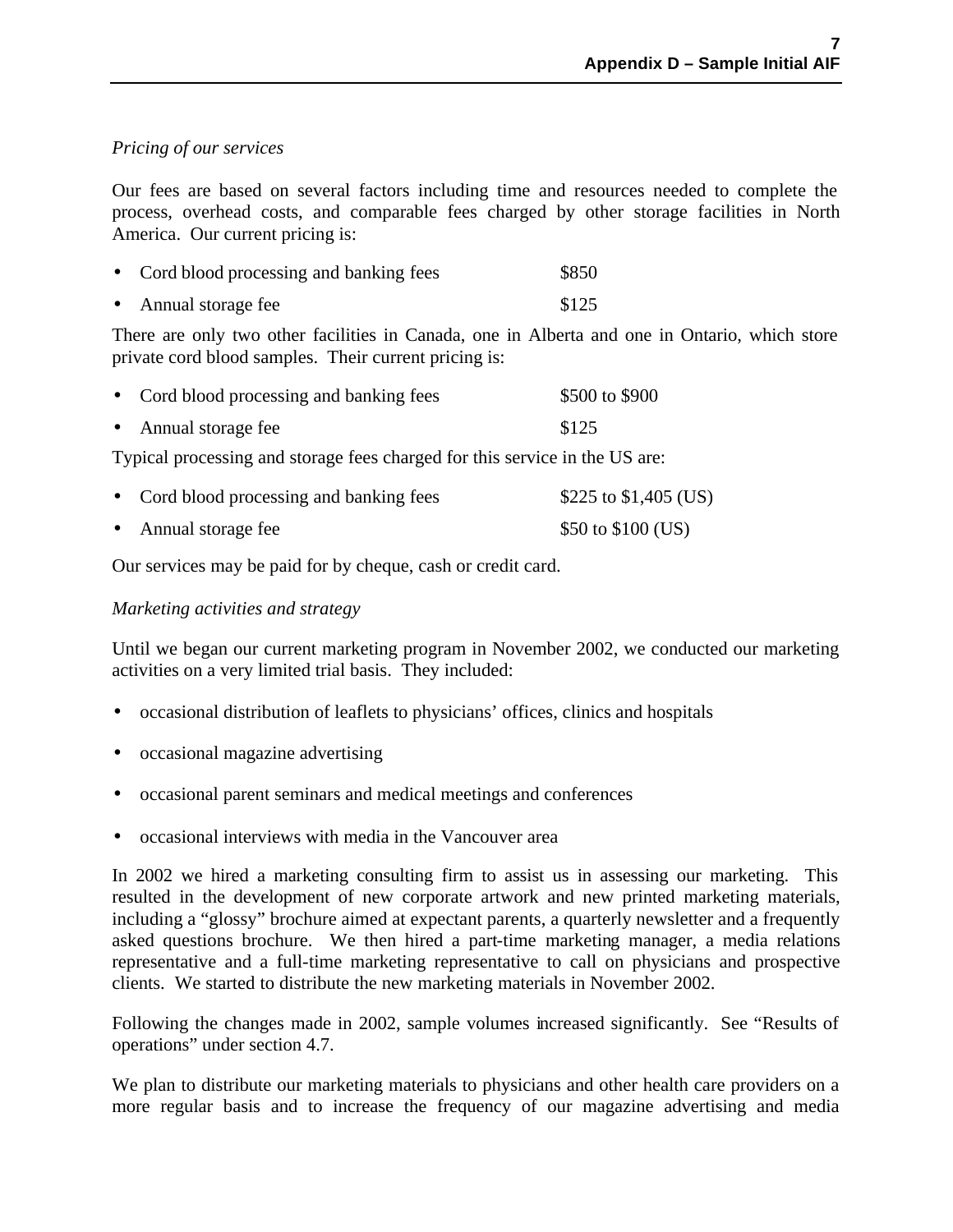interviews and articles. In addition, we intend to be more direct in our approach by putting our representatives in front of expectant parents and their physicians.

Our initial plan is to develop the market in the Vancouver area. We will then expand into other metropolitan areas, firstly in British Columbia and Alberta and secondly, across Canada and Washington State.

#### **Competitive conditions**

We compete with other cord blood banking facilities in North America. We believe that the choice of the particular facility by the client is based primarily on price, location, quality of service and reputation, past experience and the perceived level of expertise at the storage facility.

There are at least 15 other companies in North America that provide services similar to ours. At least two of these companies have been in business for over six years. One of our competitors indicates that it has stored over 10,000 samples.

We compete with these other umbilical cord blood banks on the basis of price, the quality of our service and, to a lesser extent, the fact that we are based in Canada.

#### **Regulatory issues**

Private cord blood banks are unregulated and unaccredited in Canada. Standards covering the banks and stem-cell transplantation exist in draft form and a Health Canada official has stated that it may be 2004 before such standards become law. We plan to apply for accreditation as soon as the accreditation standards are adopted.

In 2002 the Government of Canada introduced Bill C-56 "Assisted Human Reproduction Act" which regulates certain activities and materials, including human cells, relating to assisted reproductive technologies. A preliminary review of the Bill indicates that if the Bill becomes law there will not be any material impact on our business or procedures.

Our operating procedures follow the standard guidelines used by Canada's traditional blood banks.

We also adhere to policies and procedures that we believe satisfy the regulations and standard protocols of the following regulatory and advisory groups:

- The International Society for Hematotherapy and Graft Engineering
- The American Society for Blood and Marrow Transplantation
- The Canadian Bone Marrow Transplant Group
- Canadian Society for Transfusion Medicine
- American Association of Blood Banks
- Foundation for the Accreditation of Hematopoietic Cell Therapy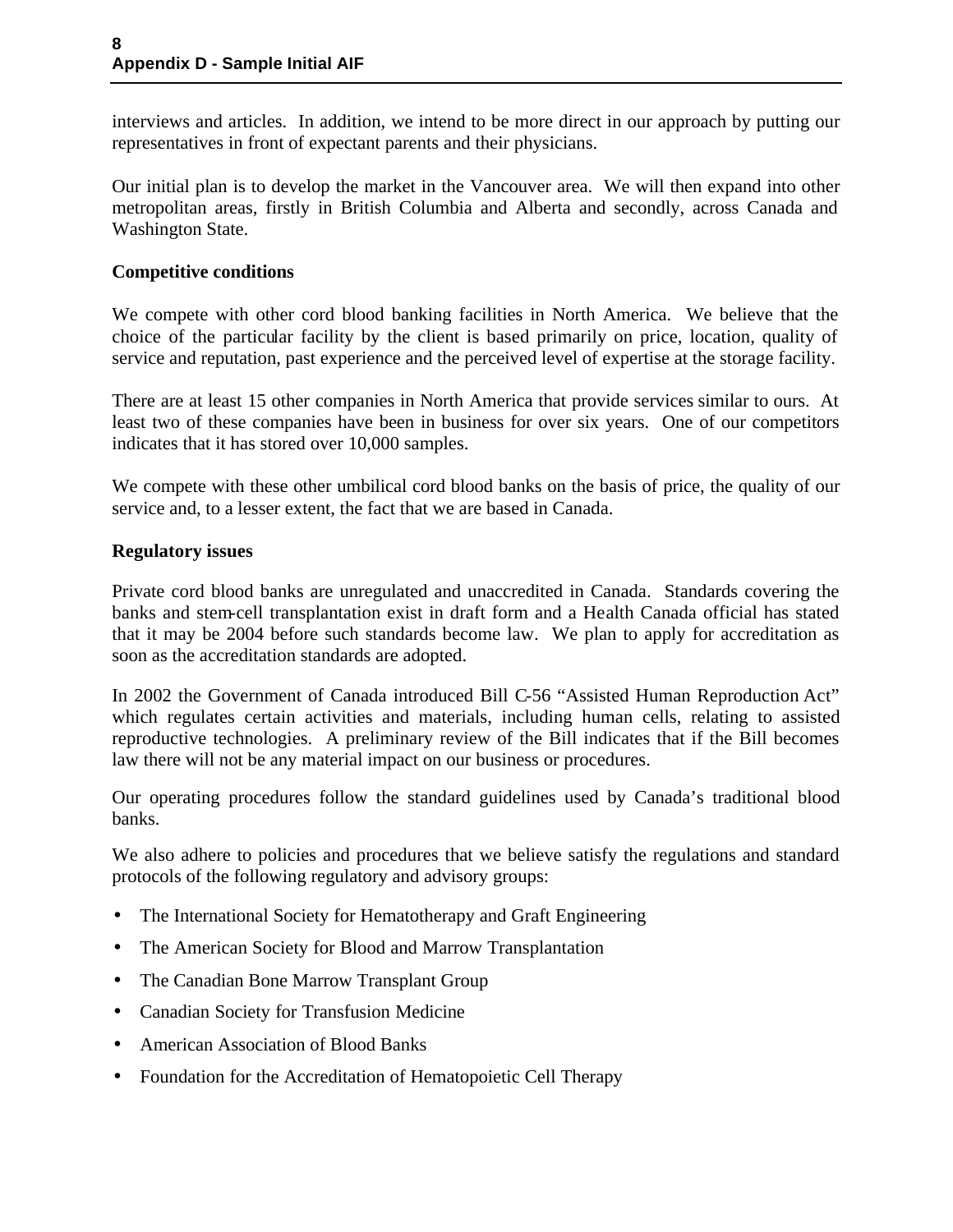We are an unaccredited member of the American Association of Blood Banks, which accredits American laboratories that conduct peripheral stem cell, cord blood and bone marrow collection, processing, storage and distribution. We may consider accreditation from this organization later to enhance our marketing efforts.

#### **Business objectives**

#### *Short term objectives*

Our objective for the next 12 months is to increase our volumes to at least 160 samples per month.

If the number of samples is increased to 160 per month and we assume that operating costs increase in direct relation to revenue, we would estimate an increase in revenue of \$120,000 per month and an increase in operating costs of \$72,000 per month, for a net contribution to earnings of \$48,000 per month. Based on the same assumptions, we would have positive earnings once our sample volume reaches 60 samples per month.

Whether or not we will be able to meet our objective of 160 samples per month is very uncertain and is dependent on a number of factors, many of which are beyond our control. Even if we are able to reach a volume of 160 samples per month, our estimates of increased revenues, operating costs and earnings, are based on assumptions. Actual results may turn out to be materially different from our estimates.

#### *How we intend to meet our 12 month objectives*

We intend to do the following to meet our objectives for the next 12 months:

| What we will do and how we will do it                                                                                                                             | <b>Estimated time</b><br>period involved                        | <b>Estimated</b><br>cost over<br>the next 12<br>months |
|-------------------------------------------------------------------------------------------------------------------------------------------------------------------|-----------------------------------------------------------------|--------------------------------------------------------|
| Meet with local media to encourage news coverage of events<br>related to umbilical cord blood stem cell storage                                                   | Commenced October<br>$2002 - To continue$<br>indefinitely       | \$60,000                                               |
| Arrange meetings with local obstetricians and gynecologists in<br>the Greater Vancouver area                                                                      | Commenced<br>November $2002 - To$<br>continue until May<br>2003 | \$15,000                                               |
| Evaluate the results of the brochure distribution in the Greater<br>Vancouver area. Refine the distribution procedures and<br>commence distribution across Canada | June 2003 - To<br>continue indefinitely                         | \$230,000                                              |
| Secure and retain a medical advisory board                                                                                                                        | June 2003 - To<br>continue indefinitely                         | \$60,000                                               |
| Implement a print advertising campaign                                                                                                                            | June 2003 - To                                                  | \$150,000                                              |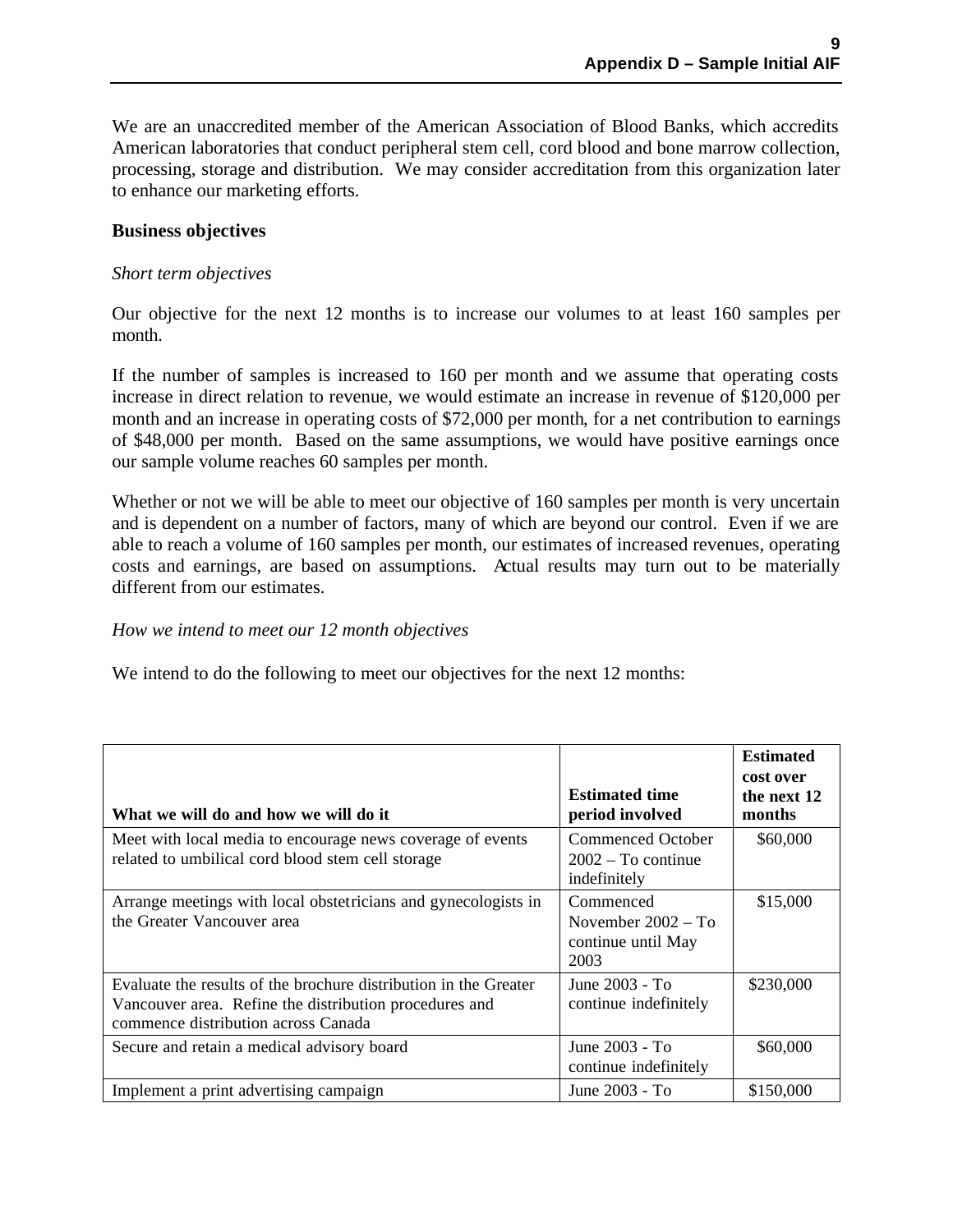| What we will do and how we will do it                                                                     | <b>Estimated time</b><br>period involved | <b>Estimated</b><br>cost over<br>the next 12<br>months |
|-----------------------------------------------------------------------------------------------------------|------------------------------------------|--------------------------------------------------------|
|                                                                                                           | continue indefinitely                    |                                                        |
| Start the process to become a Health Canada accredited cord<br>blood stem cell bank                       | June 2003 to January<br>2004             | \$30,000                                               |
| Complete leasehold improvements and furnishing our facilities                                             | June 2003                                | \$30,000                                               |
| Complete the re-design of our Company's internet web-site and<br>monitor and maintain search engine links | July 2003 - To<br>continue indefinitely  | \$40,000                                               |
| Open a satellite facility in Québec                                                                       | November 2003                            | \$750,000                                              |

We have an agreement to purchase from Knowledge Pharmaceuticals Corp. certain reagents (chemicals that we use in processing samples). Our monthly obligation under the contract is \$5,400 per month, increasing to \$12,000 per month in May 2005 until the contract expires in May 2008. We can cancel the contract on 60 days notice for a cancellation fee of \$21,600, increasing to a fee of up to \$48,000 beginning in May 2005.

#### *Long term objectives*

Our long term objectives over the next 3 to 5 years are to:

- expand our cord blood banking services into other areas of North America and Europe through opening or acquiring additional facilities
- license or otherwise partner our systems and protocols in at least three international markets in which operations are more feasible through a local operator
- expand our core stem cell banking business beyond family storage to include an indexed and searchable cord blood bank to offer commercially viable stem cell related services to others, including other biotechnical, bioinformatic or pharmaceutical companies

#### **Our history and development**

In January 1997, one of our founding shareholders elected to privately store his newborn daughter's cord blood at an Arizona blood bank, as there was not then a private storage facility in Canada. At that time there was less awareness than there is today of the potential benefits of storing umbilical cord blood.

We were incorporated in May 1997 to address the potential market in Canada for private umbilical cord blood banking.

In July 1997 we stored the first private cord blood sample in Canada.

By the end of the fiscal year ended May 31, 2000, we had stored 255 cord blood samples.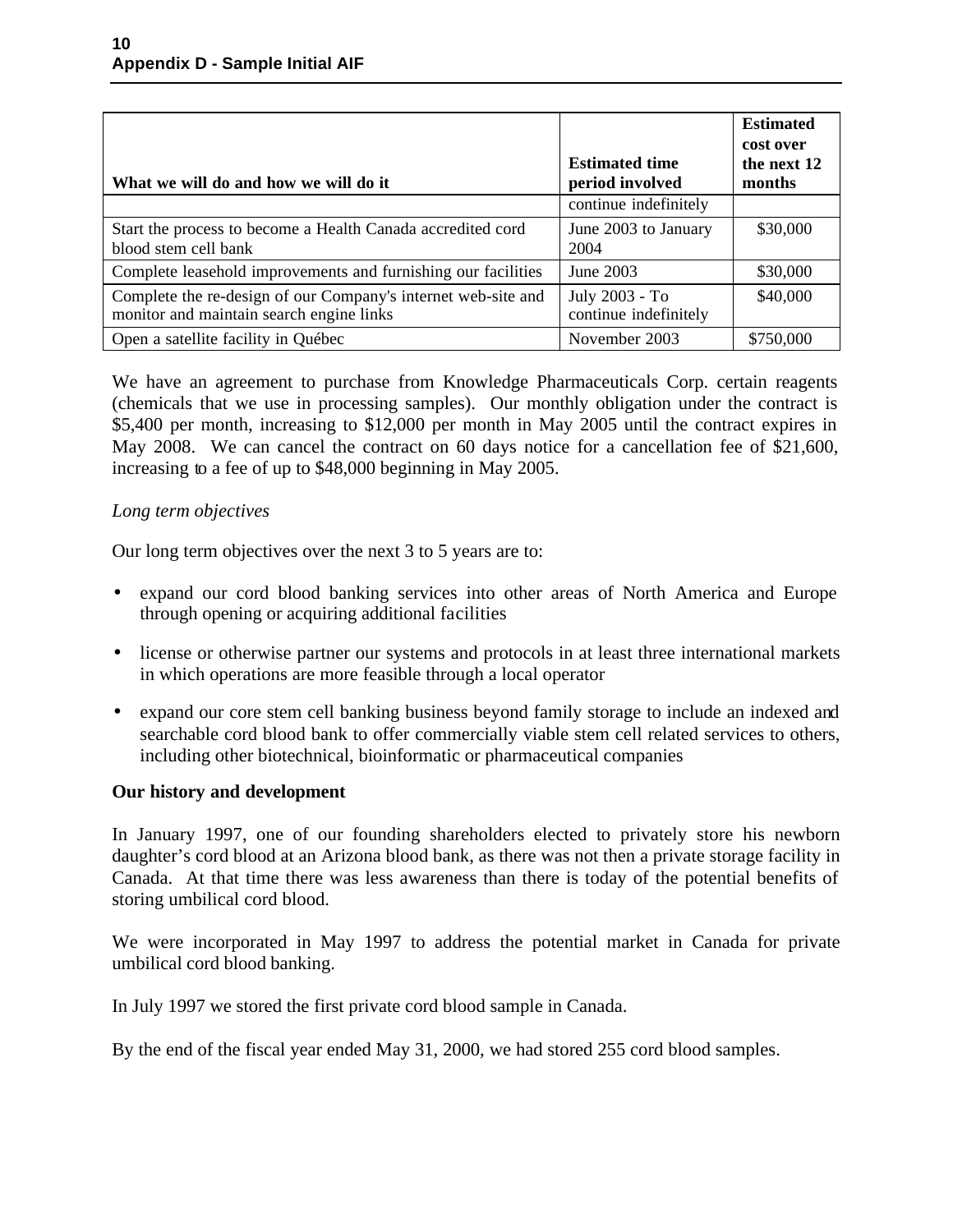Occasional advertisements in periodicals aimed at expectant parents*,* distribution of brochures and "word-of-mouth" referrals from our clients were the primary means of attracting clients. During the fiscal years ended May 31, 2001 and 2002, we continued to rely primarily on wordof-mouth referrals and occasional magazine advertisements to increase the number of samples stored. We stored 134 cord blood samples during the year ended May 31, 2001; 187 samples during the year ended May 31, 2002; and 137 samples during the six months ended November 30, 2002. A total of 932 samples were in storage at February 28, 2003.

In 2002, we developed and began to implement a more comprehensive marketing plan. See "Marketing activities and strategy" under section 1.1.

In December 2002, we leased new laboratory and office space.

In addition to the expansion of our core business of processing and storing umbilical cord blood, we are exploring other business opportunities which can build on our expertise in cryogenics and access to stem cells.

#### **Available funds**

The net proceeds from the Offering and the funds that will be available to us on completion of the Offering are as follows:

|               |                                                                                                     | If minimum offering<br>is completed | If maximum offering<br>is completed |
|---------------|-----------------------------------------------------------------------------------------------------|-------------------------------------|-------------------------------------|
| A.            | Amount to be raised by the Offering                                                                 | \$1,700,000                         | \$3,230,000                         |
| B.            | Estimated transaction costs:                                                                        |                                     |                                     |
|               | Underwriter compensation <sup>(1)</sup>                                                             | \$170,000                           | \$323,000                           |
|               | Legal, accounting and printing                                                                      | \$78,000                            | \$85,000                            |
|               |                                                                                                     | \$248,000                           | \$408,000                           |
|               |                                                                                                     |                                     |                                     |
| $\mathcal{C}$ | Net proceeds: $C = A - B$                                                                           | \$1,452,000                         | \$2,822,000                         |
| D.            | Current working capital (or working<br>capital deficiency) of the issuer as at<br>February 28, 2003 | \$2352                              | \$2352                              |
| Ε.            | Available funds: $E = C + D$                                                                        | \$1,454,352                         | \$2,824,352                         |

Note:

(1) Crystal Securities Inc. has also been paid a due diligence fee of \$35,000. See section 5.2.

#### **Use of available funds**

We will use the available funds as follows: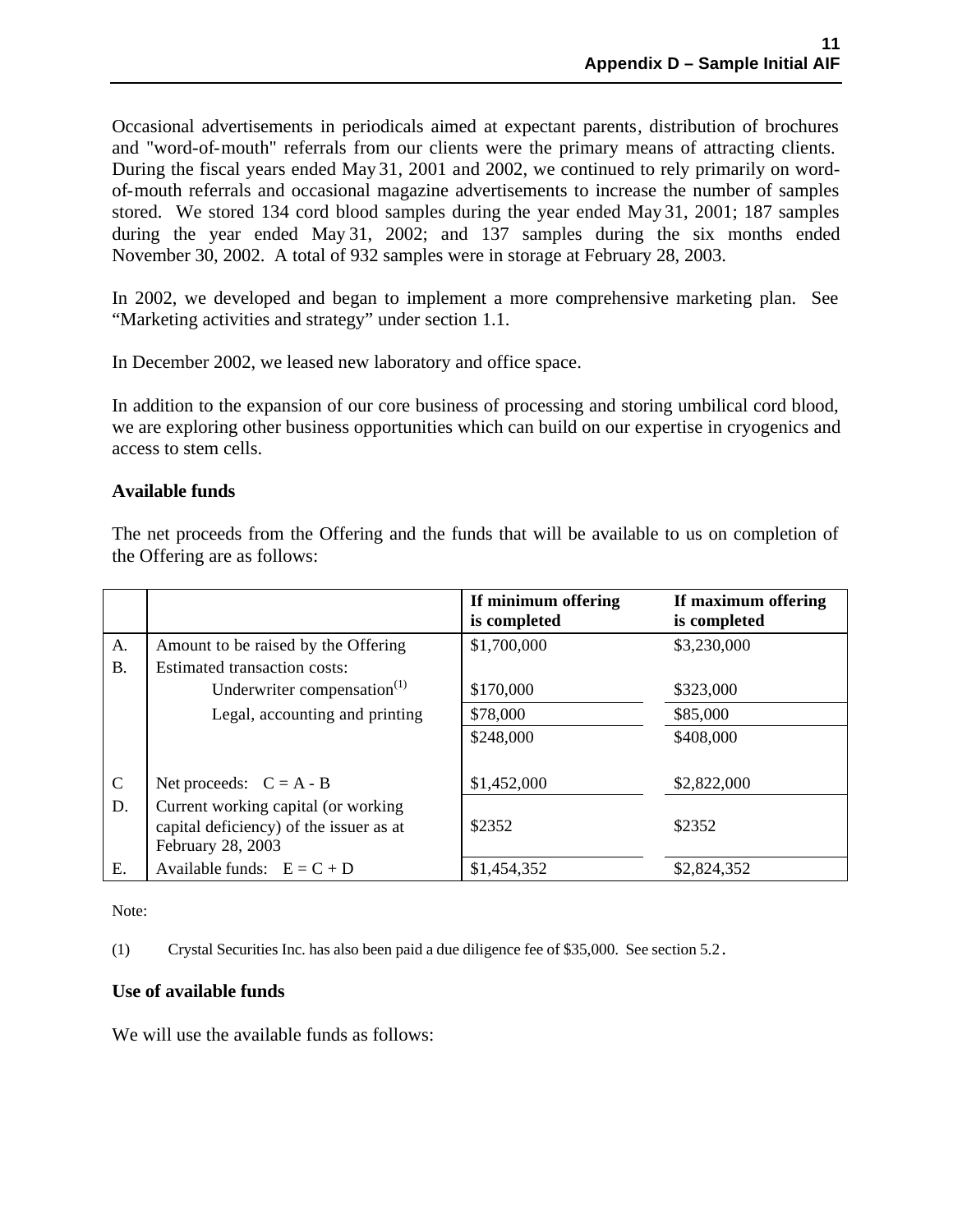| Description of intended use of available<br>funds listed in order of priority                                                                            | If minimum offering<br>is completed | If maximum offering is<br>completed |
|----------------------------------------------------------------------------------------------------------------------------------------------------------|-------------------------------------|-------------------------------------|
| Pay the cost of our marketing program until<br>May 31, 2004                                                                                              | \$500,000                           | \$500,000                           |
| Pay rent on our facilities for the next 16 months                                                                                                        | \$200,000                           | \$200,000                           |
| Complete leasehold improvements and<br>furnishing of our facilities                                                                                      | \$100,000                           | \$100,000                           |
| Purchase of laboratory equipment                                                                                                                         | \$150,000                           | \$150,000                           |
| Pay our administration costs until May 31,<br>2004                                                                                                       | \$410,000                           | \$410,000                           |
| Hire and train additional marketing personnel<br>across Canada, and provide sufficient funds to<br>pay their salaries and expenses until May 31,<br>2004 | \$ nil                              | \$400,000                           |
| Lease and equip a satellite facility in Québec                                                                                                           | \$ nil                              | \$750,000                           |
| Loan repayment $(1)$                                                                                                                                     | \$ nil                              | \$9,000                             |
| General working capital                                                                                                                                  | \$94,352                            | \$305,352                           |

Note:

1. The loan repayment is to Firoz Mohtadi, a significant shareholder of the Company.

We intend to spend the available funds as stated. We will reallocate funds only for sound business reasons.

Upon completion of the minimum offering, we will have sufficient working capital to fund our ongoing operations and meet our administrative costs for twelve months. Depending on the results of our operations during the next twelve months, we may require additional financing to continue or expand our operations. There is no certainty that we will be able to obtain additional financing.

# **1.2 Trend information**

Advancements of medical research into the use of stem cells for the treatment of various diseases and increasing public awareness of the importance of stem cells have had a positive influence on our development. We expect these trends to continue as research continues and more expectant parents become aware of the possible benefits of stem cell storage.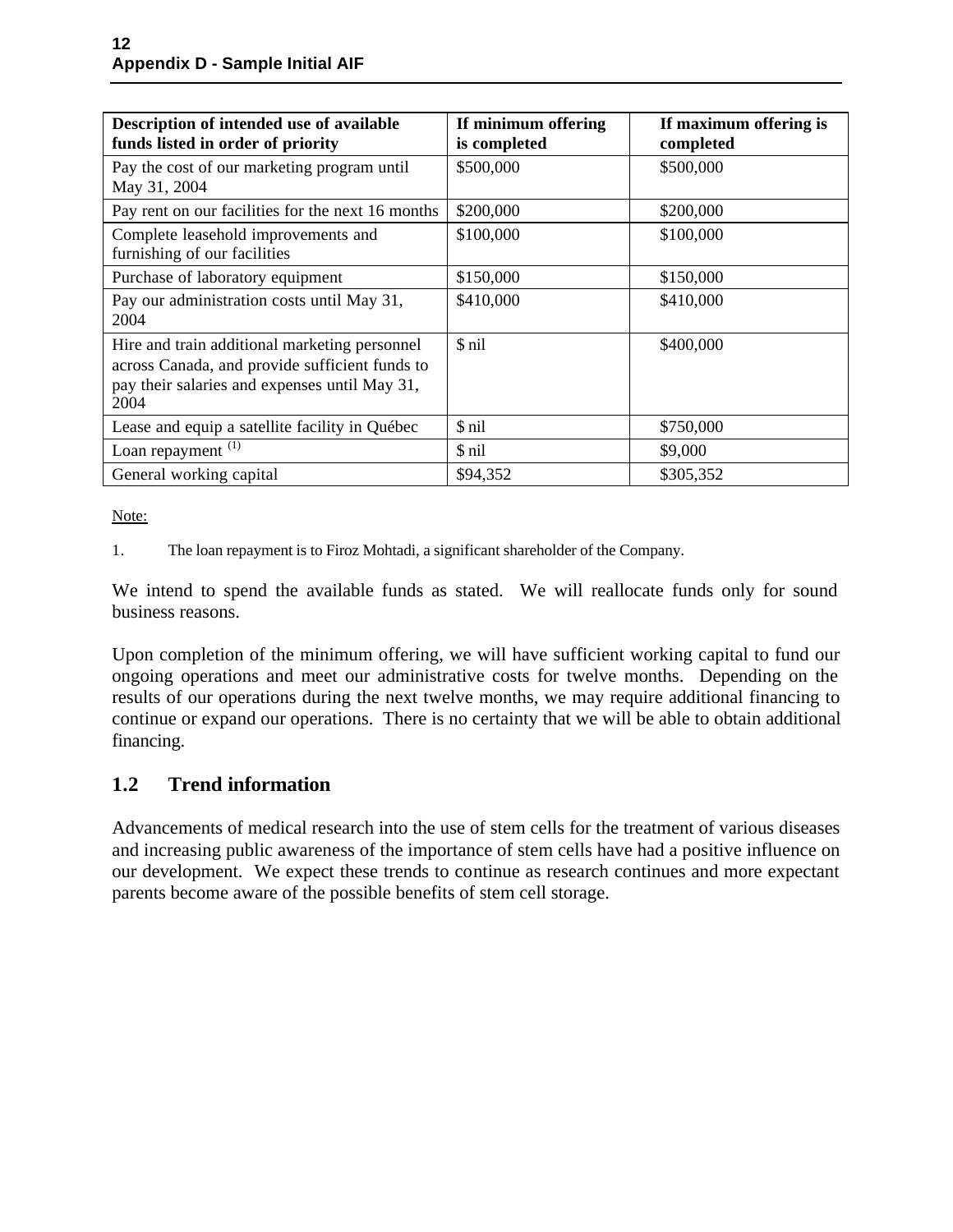# **Part 2 – Risk Factors**

### **2.1 Risk factors**

#### *Our securities are speculative*

The purchase of our common shares is highly speculative. You should buy them only if you are able to bear the risk of the entire loss of your investment. An investment in our common shares should not constitute a major portion of your portfolio. You should consult your own independent advisors as to the tax, business and legal considerations regarding an investment in our securities.

#### *We are a young business*

Young businesses are riskier investments than established ones, for various reasons, most of which apply to us:

- We are not yet profitable (our accumulated deficit is \$515,148 as at November 30, 2002). We will not become profitable unless we can successfully implement our long and short term business plans.
- Not only is our business young, the sector in which we compete is also at the development stage. The ultimate size and growth of the market is unknown. Biotechnical industries are characterized by rapid and substantial technological change. Discoveries or developments by others could render our services non-competitive or obsolete. Our competitors may develop services or technologies that could be more effective and less costly than our services. In addition, alternative forms of medical treatment may render our services of lower or no value. Our future success will depend on our ability to adapt to this change and keep pace with biotechnical developments and emerging industry standards.
- We have stiff competition. There are at least 15 companies in North America that provide services similar to ours. We expect competition in the market to increase because there are few barriers to entry. We will be competing with established businesses that have longer operating histories, and greater financial resources, management experience and market share than we have. There is no assurance that our sales will continue to increase or even maintain current levels.
- We have grown rapidly, which has strained our management systems and resources. Our success will be dependent in part on how well we manage our growth by improving financial and management systems and controls, and hiring, training and keeping skilled staff.
- We will likely need to raise more capital. Even if we sell the maximum number of common shares under the Offering, we anticipate that we will need additional working capital to significantly expand our operations as part of our strategy to achieve profitability. There is no assurance that we will be able to obtain additional financing on reasonable terms or at all. At this stage of our development, it is likely that the only source of new capital will be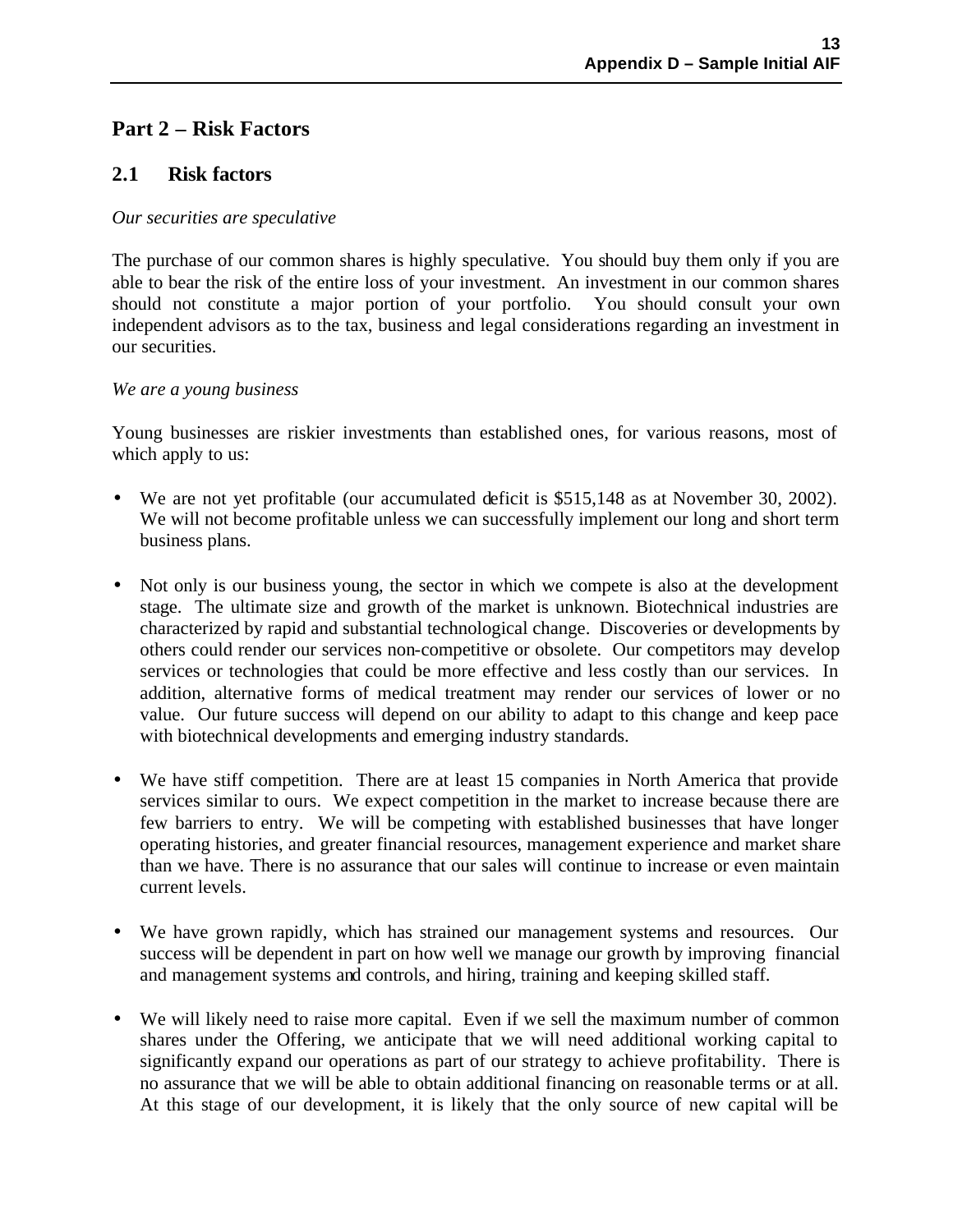through the sale of new equity. If we raise additional capital through equity, existing shareholders will experience dilution.

#### *We depend on the services of a key employee, whose knowledge of stem cell banking would be difficult to replace*

Our success depends substantially on the services of Piers Axtell. Our business may be harmed if we lose his services and we are not able to attract and retain a qualified replacement in a timely manner.

*We may need to change the manner in which we conduct our business if government regulation increases or changes*

There are currently few laws or regulations that specifically regulate umbilical cord blood banking in Canada. Laws and regulations may be adopted in the future, however, that could have a material adverse impact on our business.

### *We depend on others for the supply of materials*

We rely on inventory materials that we buy from third parties. Any shortage in these inventories may affect our performance. In addition, increased costs of reagents or any other third party supplied material could increase our costs.

#### *We have uninsured risks*

While we maintain basic liability insurance, our insurance cannot cover all risks of third party liability. Liability insurance is costly, availability is limited and additional insurance may not be available on terms that we would accept or could afford.

#### *An active market for our shares may not develop*

Before the Offering, there has been no public market for our common shares. An active public market for the common shares may not develop or be sustained after the Offering. The offering price of the common shares under the Offering was determined by negotiations between Crystal Securities Inc. and us, and this price will not necessarily reflect the prevailing market price of the common shares following the Offering. If an active public market for the common shares does not develop, the liquidity of your investment may be limited.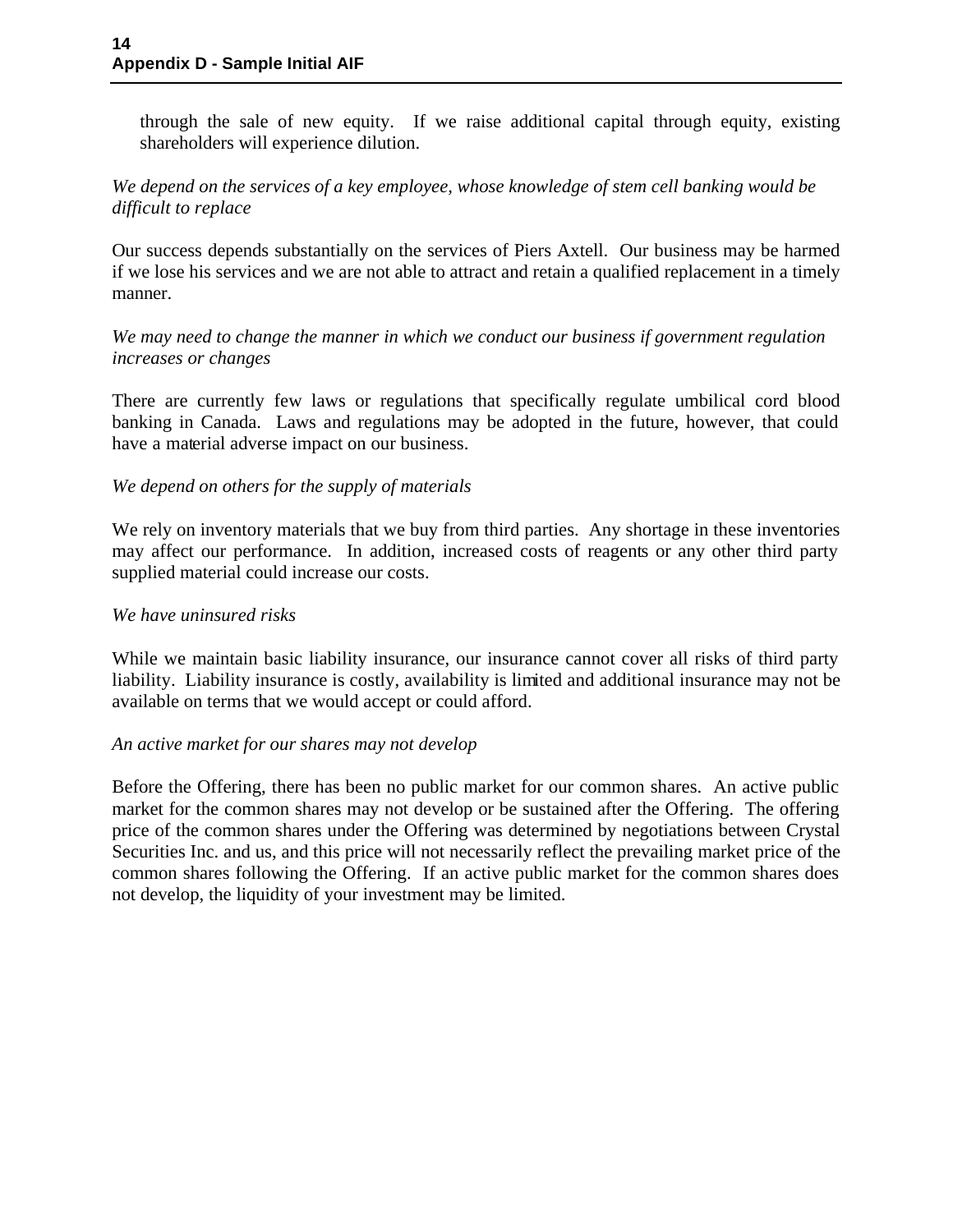# **Part 3 – Management and others involved with the issuer**

### **3.1 Our management**

*Piers Axtell*: Age 49, R.T., M.B.A. (in progress), Chief Executive Officer, President and Director. As our Chief Executive Officer and President, Mr. Axtell is responsible for our overall operations. Mr. Axtell is a full time employee.

From 1994 to 1998 Mr. Axtell was the Laboratory Manager at the Federal Blood Services Seattle Center; from 1975 to 1994 he was the Clinical Laboratory Manager at the Seattle Hospital, Washington State University. Since 1975, he has been involved with a number of laboratories across the United States and Canada in the capacities of instruction, management, inspection and quality control, specifically in the field of hematology.

Mr. Axtell has a Health Care Management Certificate and is a registered technologist from the Canadian Society of Laboratory Technologists. Besides his activities as President of the Company, he is a Clinical Instructor for the Bachelor of Medical Laboratory Science Program at Washington State University. He is currently near completion of a Masters in Business Administration (Marketing).

*Henry Owens* Age 44, B.A., CMA, Chief Financial Officer, Secretary/Treasurer and Director. As our Chief Financial Officer, Mr. Owens is responsible for overseeing our financial operations. It is anticipated that Mr. Owens will expend approximately 15% of his efforts for the benefit of the Company.

Mr. Owens received a B.A. (honours) from the faculty of Business Administration, Simon Fraser University, in 1981 and has been a Certified Management Accountant since 1986. From 1983 to date he has been employed in a variety of senior accounting and financial management positions for public enterprises. He has been a director and senior financial officer of companies listed on the TSX, TSX Venture, NASDAQ and over-the-counter markets. In addition, since 1989, he has been a director and the part-time secretary treasurer of Pacific Enterprises Corporation (NASDAQ: PEC), a public company engaged in the manufacture of disposable paper and polyethylene products for the medical market.

*Dr. Leon Markham*: Age 35, B. Med.Sci., M.D., Ph.D., FRCS(c), Medical Director and Director. As our Medical Director, Dr. Markham is responsible for overseeing medical issues that arise in connection with our business. It is anticipated Dr. Markham will expend approximately 10% of his efforts for the benefit of the Company.

Dr. Markham is a practicing surgeon and medical doctor and holds a Ph.D. from the University of British Columbia, Department of Experimental Medicine. Since 1991, in addition to practicing as a medical doctor, Dr. Markham has conducted biomedical research at the University of Toronto, the University of Alberta and University of Chicago Hospital in Chicago, Illinois, in the areas of high-energy radiation physiology, myocardial function in sepsis and leukocyte-endothelial interaction.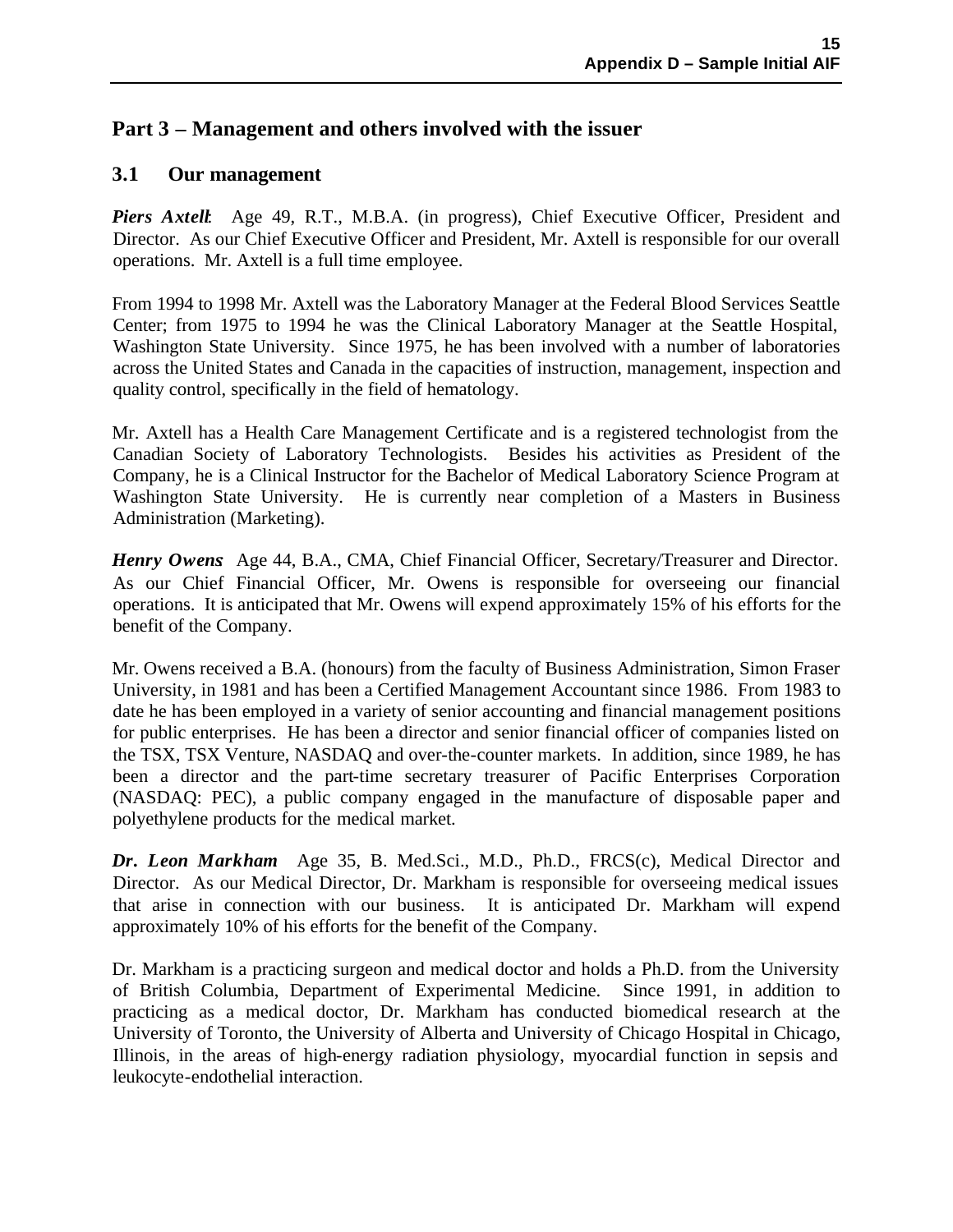*Nicholas Wong:* Age 47, B.A. Economics and Math, Director. Mr. Wong acts in an advisory capacity to us and has substantial experience in managing the business affairs of companies. It is anticipated Mr. Wong will expend approximately 10% of his efforts for the benefit of the Company.

Mr. Wong graduated from Queens University in Economics and Mathematics. He also holds a Diploma from Université d'Aix à Marseille, France and a Manageme nt Diploma from Wharton School of Business. Mr. Wong has worked in France, England and China in addition to Canada. He is currently a partner with Star Developments, a commercial real estate developer in Vancouver. From 1993 to 2001 he held senior management positions in Vancouver and Toronto with Builders Inc., a real estate developer.

*George Westwood:* Age 45, B.Comm., LLB, Director. Mr. Westwood acts in an advisory capacity to us and has substantial experience in legal matters related to public companies acquired over the past fifteen years. It is anticipated Mr. Westwood will expend approximately 10% of his efforts on behalf of the Company.

Mr. Westwood is a 1983 law graduate from the University of British Columbia. He has practiced in the Vancouver area since 1983 and is a partner with Black and White, a firm practicing primarily in corporate finance and securities. He has clients in a wide range of industries and in various geographical locations.

### **3.2 Board committees**

We have an audit committee comprised of Piers Axtell, George Westwood and Nicholas Wong. The main responsibilities of the audit committee are to:

- review all annual and interim financial statements intended for circulation among our shareholders and report on those statements to the board of directors
- review all annual and quarterly management's discussion and analysis (MD&A) and report on them to the board of directors
- recommend the appointment of a firm of chartered accountants as our auditors, or any change of auditors, and review the factors that might impair, or be perceived to impair, the independence of our auditors
- consider any problems found by the auditors in performing the audit, such as limitations or restrictions imposed by management, or situations where management seeks a second opinion on a significant accounting issue
- consult with our auditors with regard to the adequacy of the internal accounting controls and similar matters, and review management responses
- monitor policies and procedures for reviewing officers' expenses and perquisites, and inquiries about the results of such reviews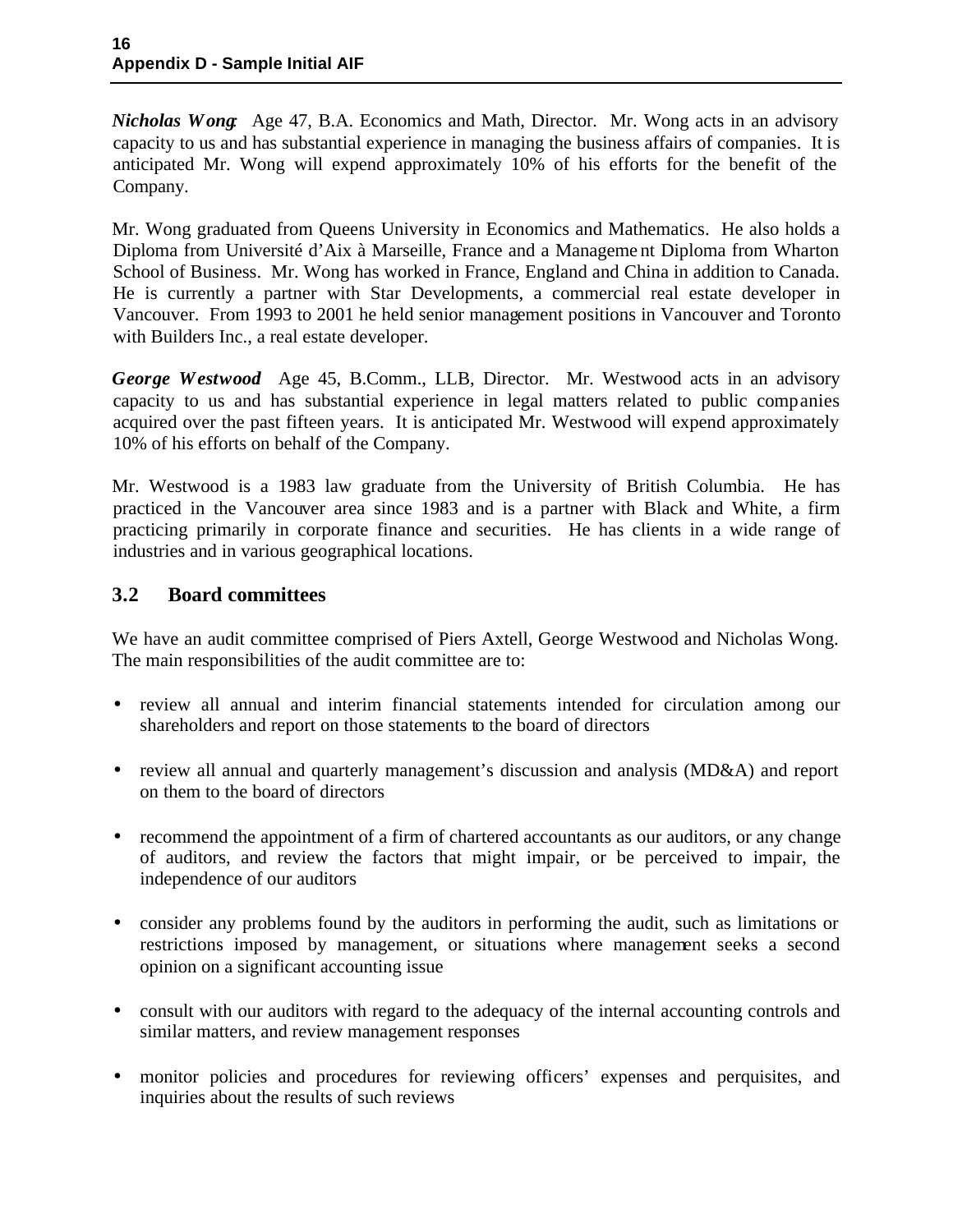• conduct reviews of our major accounting policies with management and the auditors, including the impact of alternative accounting policies

# **3.3 Arrangements with senior management and key persons**

We have an employment contract with Piers Axtell. The agreement with Mr. Axtell is for a period of three years, ending July 18, 2005 and renews automatically for successive one year terms, unless either party gives notice of its intention not to renew at least 90 days before the next renewal date.

In addition to setting out Mr. Axtell's compensation and duties, the agreement with Mr. Axtell contains a confidentiality covenant, a prohibition against Mr. Axtell engaging in activities that compete with us during his employment and for 24 months after termination of his employment and an assignment of inventions provision.

All of the shares held by our directors are subject to an escrow agreement. See section 4.3.

### **3.4 Interest of management and others**

The following describes any interest of our directors, senior officers and significant shareholders, and any of their associates or affiliates, in any transaction involving the Company within the last three financial years and the subsequent period to date:

- 1. We entered into a lease agreement on December 1, 2002 with RDG Properties Ltd. for our premises at 1500 University Avenue, Richmond, British Columbia. The monthly rate is \$12,500 per month. The lease expires on December 1, 2005 and includes an option to renew for five years at market rates. Leon Markham, a director and Medical Director of the Company, and his family own RDG Properties Ltd.
- 2. On September 18, 2002 we loaned \$16,500 to Henry Owens, a director, Chief Financial Officer and Secretary/Treasurer. The loan bears interest at 6% per year and is repayable on demand. As at February 28, 2003, \$16,500 is outstanding on the loan.
- 3. Black and White provide legal services to the Company. The Company has paid Black and White \$2,000, \$3,600 and \$15,000 for the years ending May 31, 2000, 2001 and 2002, respectively and \$50,000 for the subsequent period to date. George Westwood, a director of the Company, is a partner of Black and White.
- 4. In April, 1999 Firoz Mohtadi, a significant shareholder, loaned \$9,000 to the Company for working capital. The loan is repayable on demand and does not bear interest. If the maximum number of shares is sold in the Offering, the loan will be repaid.

We are not aware of any other existing or potential conflicts of interest between the Company and any of our directors, senior officers, significant shareholders or their associates and affiliates.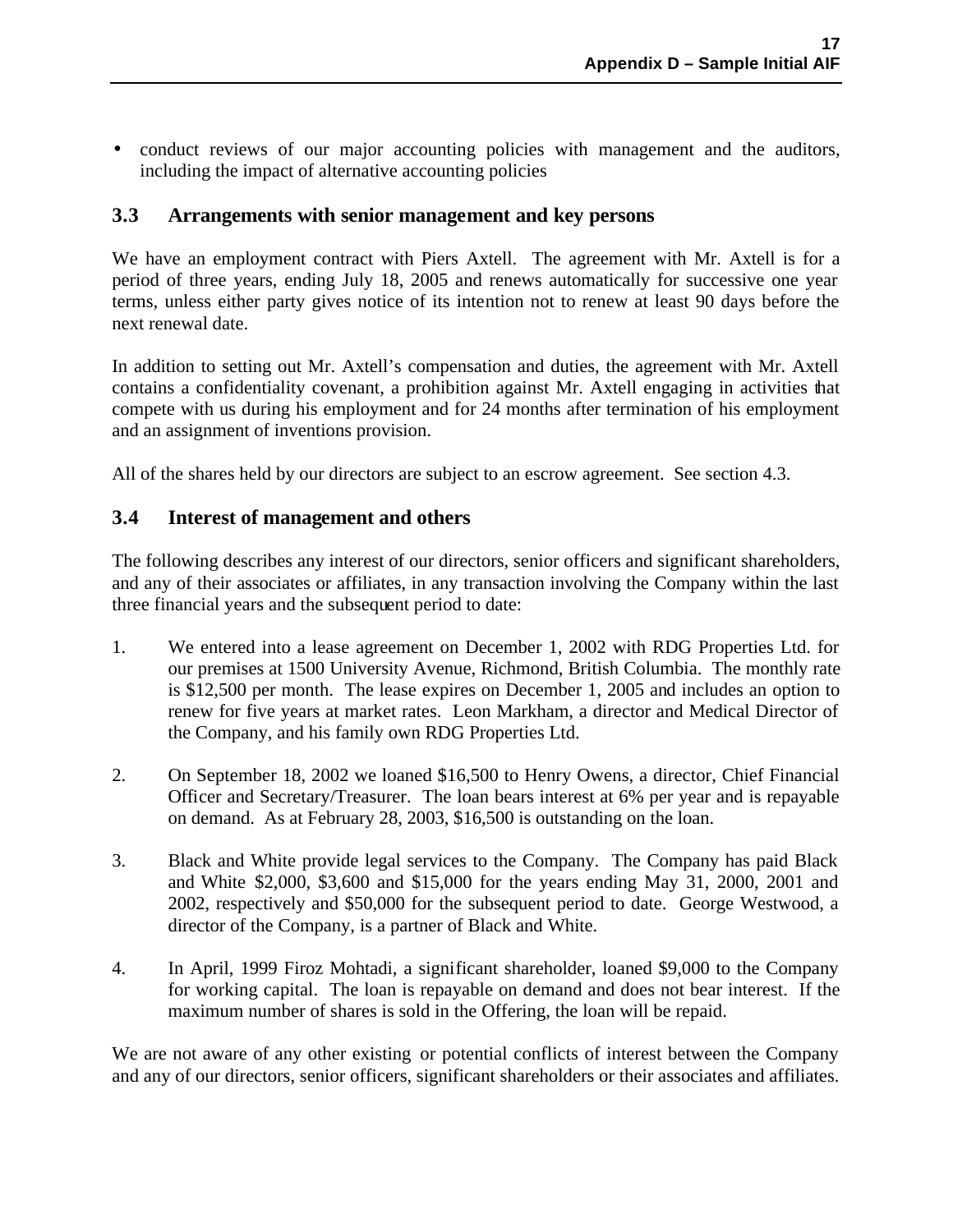# **3.5 Legal, administrative and bankruptcy proceedings**

Henry Owens was a director of an issuer at a time when the British Columbia Securities Commission issued a cease trade order against the issuer for failing to file its annual financial statements. The cease trade order was lifted after the financial statements were filed (about three months late).

## **3.6 Compensation**

The following tables set out the compensation that we have paid in the last financial year and will pay in the current financial year to:

- our Chief Executive Officer
- our senior management, excluding the Chief Executive Officer
- our independent directors, as a group
- each of our significant shareholders and promoters

|                                                 | financial year | <b>Compensation received in last</b> | current financial year | Compensation to be received in |
|-------------------------------------------------|----------------|--------------------------------------|------------------------|--------------------------------|
| Piers Axtell, Chief Executive                   | Cash           | $$85,000^{(1)}$                      | Cash                   | $$65,000^{(2)}$$               |
| Officer, Vancouver, BC                          |                | Automobile allowance \$13,500        |                        | Automobile allowance \$13,500  |
| Senior management <sup><math>(3)</math></sup> , | Cash           | \$15,000                             | Cash                   | \$15,000                       |
| excluding the Chief Executive<br>Officer        | Other          | nil                                  | Other                  | \$ nil                         |
| Independent directors (as a                     | Cash           | \$ nil                               | Cash                   | $$3,000^{(4)}$                 |
| $\text{group}^{(5)}$ ,                          | Other          | \$ nil                               | Other                  | \$ nil                         |
| Firoz Mohtadi, significant                      | Cash           | \$ nil                               | Cash                   | \$ nil                         |
| shareholder, Vancouver, BC                      | Other          | \$ nil                               | Other                  | \$ nil                         |

### **Compensation (other than securities or stock appreciation rights)**

Notes:

- (1) Of this amount, \$65,000 represents salary and \$20,000 represents a bonus. The bonus was paid to Mr. Axtell because the Company substantially met its corporate objectives in the last financial year.
- (2) This amount does not include any bonus that may be paid. Should the Company meet its corporate objectives for the current financial year, the Board of Directors may award Mr. Axtell with a similar bonus.
- (3) Henry Owens, our Chief Financial Officer, is the only person in this group.
- (4) This amount was paid to Leon Markham, our Medical Director.
- (5) George Westwood is a partner in the law firm of Black and White. Black and White receive fees for providing legal advice to the Company. See section 3.4.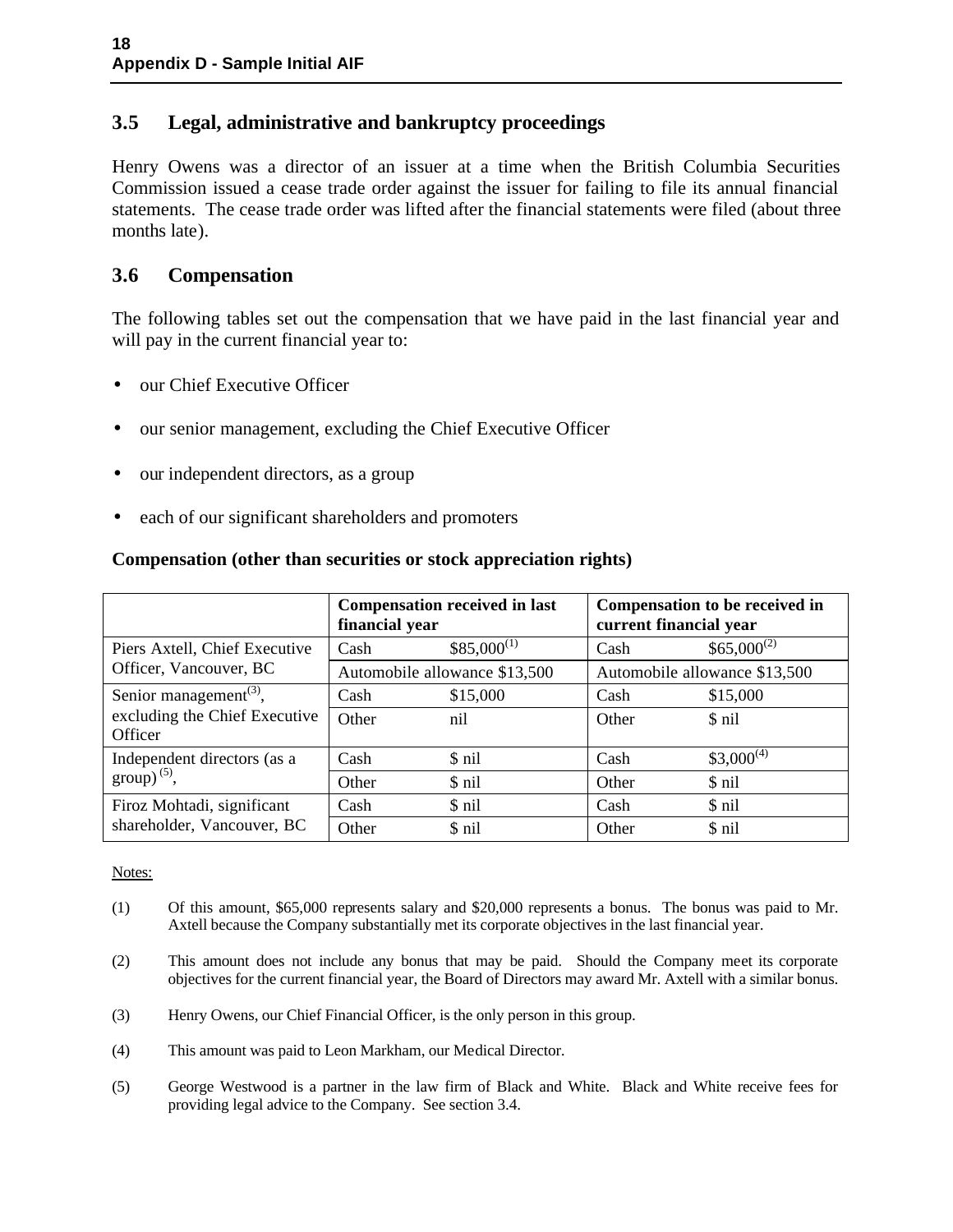### **Incentive stock options(1)**

|                                                                                          | <b>Options</b><br>received<br>in last<br>financial<br>year | <b>Total</b><br>number of<br>securities<br>under<br>option | <b>Exercise</b><br>price<br>\$/security | <b>Market price</b><br>of securities<br>underlying<br>options on date<br>of grant<br>\$/security | <b>Expiration</b><br>date     | $%$ of all<br>outstanding<br>incentive<br>stock options |
|------------------------------------------------------------------------------------------|------------------------------------------------------------|------------------------------------------------------------|-----------------------------------------|--------------------------------------------------------------------------------------------------|-------------------------------|---------------------------------------------------------|
| Piers Axtell, Chief<br>Executive Officer,<br>Vancouver, BC                               | 150,000                                                    | 150,000<br>50,000                                          | 0.90<br>0.80                            | not applicable<br>not applicable                                                                 | March 6, 2008<br>June 3, 2006 | 29%                                                     |
| Senior<br>management <sup>(2)</sup> ,<br>excluding the Chief<br><b>Executive Officer</b> | 100,000                                                    | 100,000                                                    | 0.90                                    | not applicable                                                                                   | March 6, 2008                 | 14%                                                     |
| Independent<br>directors <sup>(3)</sup> (as a<br>group)                                  | 200,000                                                    | 200,000                                                    | 0.90                                    | not applicable                                                                                   | March 6, 2008                 | 29%                                                     |

#### Notes:

- (1) This table does not include any options that may be granted in the current financial year.
- (2) Henry Owens, our Chief Financial Officer, is the only person in this group.
- (3) Leon Markham has 80,0000 options, Nicholas Wong has 60,000 options and George Westwood has 60,000 options.

The options are to purchase common shares.

We expect to hire a Vice President, Finance and Business Development, either in the current financial year or in the next financial year. The salary of this officer would increase the amount of cash compensation that we pay to senior management. Additional incentive stock options would likely be issued as well.

### **3.7 Securities held**

The following table sets out securities of the Company held by:

- our Chief Executive Officer
- our senior management, excluding the Chief Executive Officer
- our independent directors, as a group
- each of our significant shareholders and promoters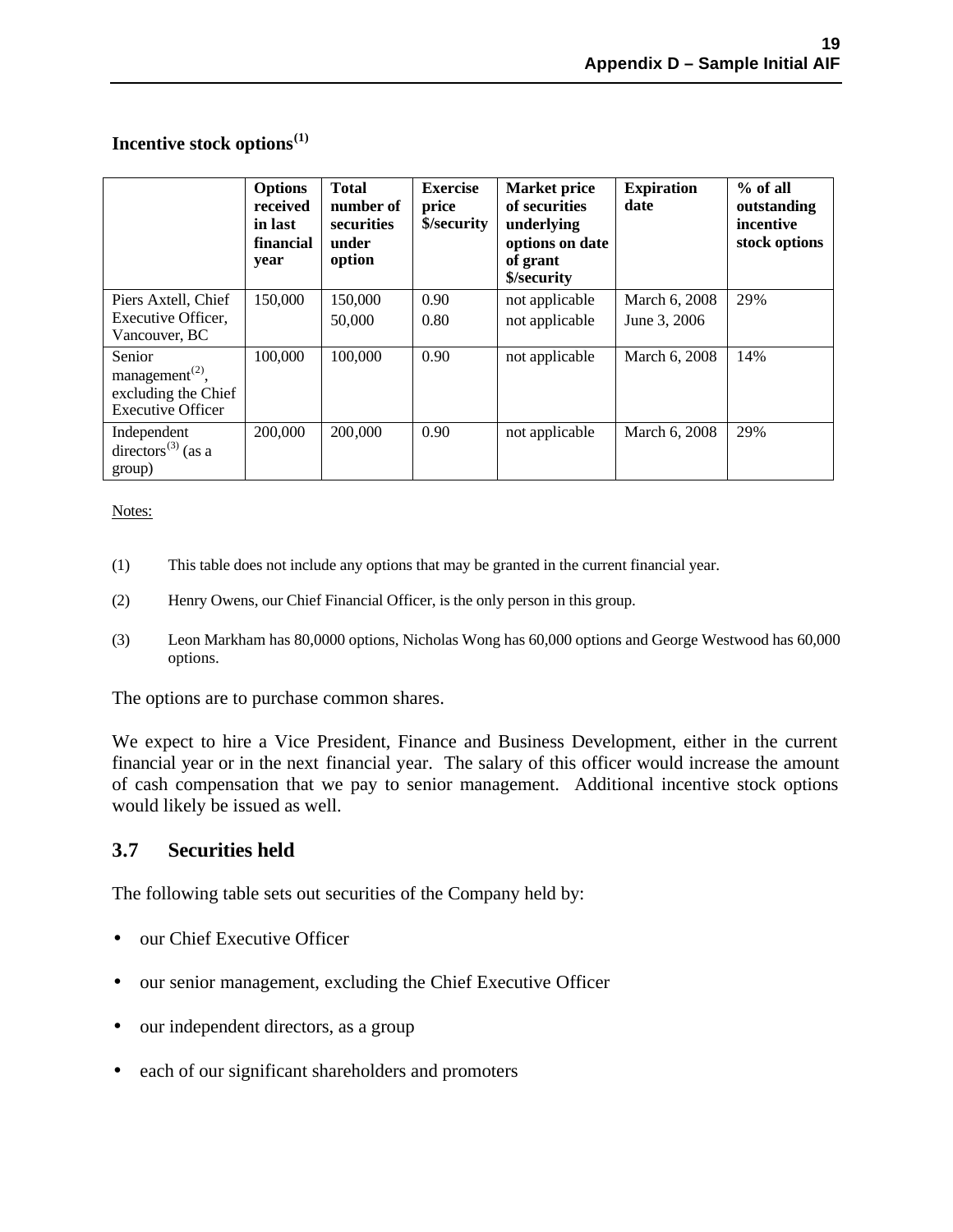|                                                                          | Number and percentage of<br>securities of the Company<br>held prior to completion of<br>minimum offering $^{(1)(2)}$ | <b>Number and</b><br>percentage of securities<br>of the Company held<br>assuming completion of<br>minimum offering $^{(1)(2)}$ | <b>Number and</b><br>percentage of<br>securities of the<br><b>Company held</b><br>assuming completion<br>of maximum<br>offering $^{(1)(2)}$ |
|--------------------------------------------------------------------------|----------------------------------------------------------------------------------------------------------------------|--------------------------------------------------------------------------------------------------------------------------------|---------------------------------------------------------------------------------------------------------------------------------------------|
| Piers Axtell, Chief<br>Executive Officer,<br>Vancouver, BC               | 112,004 common shares<br>being 6%                                                                                    | 112,004 common shares<br>being 4%                                                                                              | 112,004 common<br>shares being 3%                                                                                                           |
|                                                                          | 2,000,000 preferred shares<br>being 66%                                                                              | 2,000,000 preferred<br>shares being 66%                                                                                        | 2,000,000 preferred<br>shares being 66%                                                                                                     |
| Senior management(3),<br>excluding the Chief<br><b>Executive Officer</b> | 250,000 preferred shares<br>being 8%                                                                                 | 250,000 preferred shares<br>being 8%                                                                                           | 250,000 preferred<br>shares being 8%                                                                                                        |
| Independent directors (as a<br>$group)$ (4)                              | 150,000 common shares<br>being 8%<br>770,000 preferred shares                                                        | 150,000 common shares<br>being 5%<br>770,000 preferred shares                                                                  | 150,000 common<br>shares being 4%<br>770,000 preferred                                                                                      |
| Firoz Mohtadi, significant<br>shareholder,<br>Vancouver, BC              | being 25%<br>1,000,000 common shares<br>being 50%                                                                    | being 25%<br>1,000,000 common<br>shares being 33%                                                                              | shares being 25%<br>1,000,000 common<br>shares being 26%                                                                                    |

Notes:

- (1) The preferred shares are convertible into common shares on a 1 for 1 basis. See section 4.2.
- (2) The percentages calculated do not include common shares issuable on the conversion of the outstanding 1,143,250 special warrants.
- (3) Henry Owens, our Chief Financial Officer, is the only person in this group.
- (4) The independent directors Leon Markham, Nicholas Wong and George Westwood.

## **Part 4 - General corporate information**

### **4.1 Business and corporate structure**

We were incorporated under the Canada Business Corporations Act on May 21, 1997.

The following chart shows our organizational structure: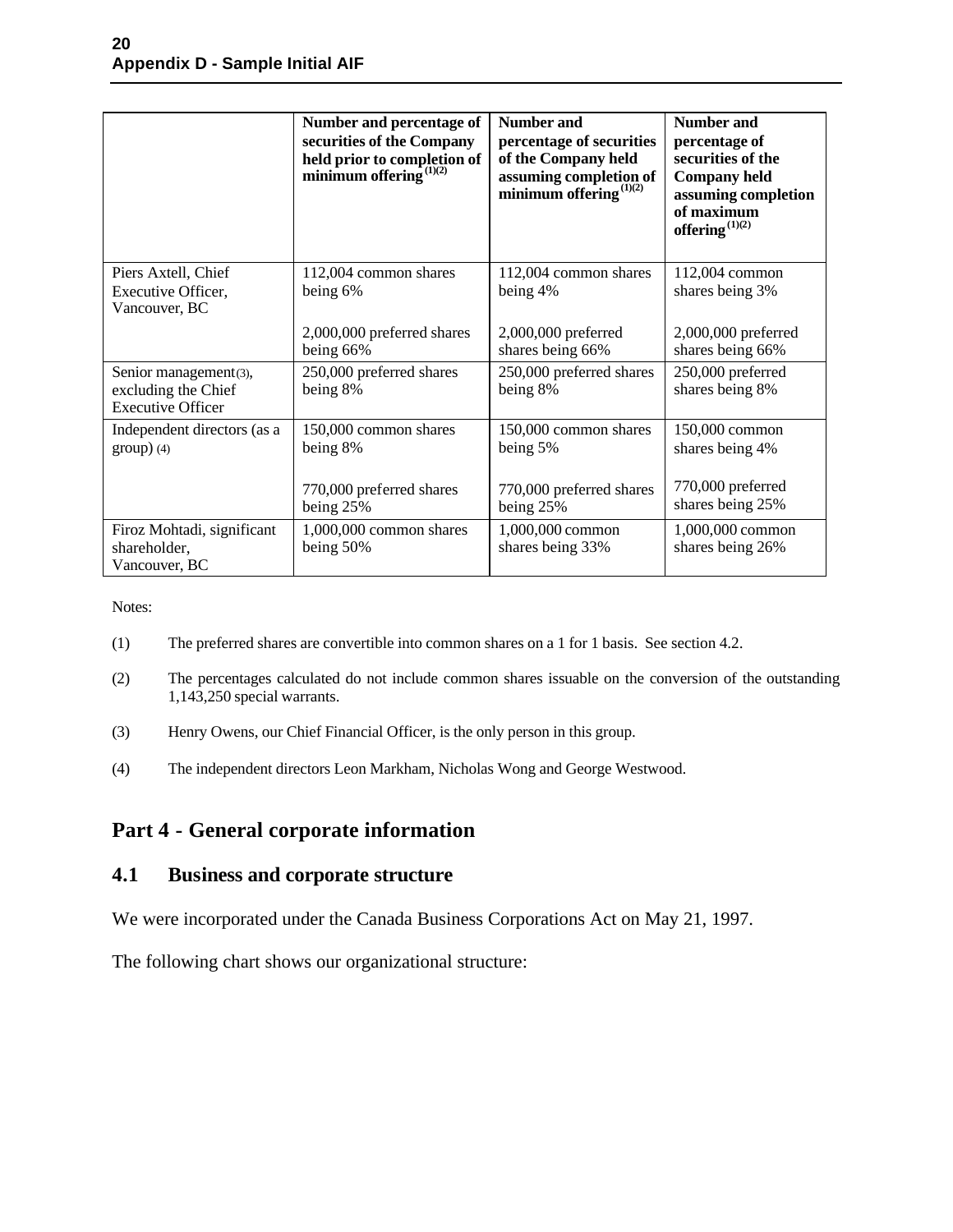

Notes:

- 1. The percentages calculated indicate the % of the outstanding shares held prior to the completion of the Offering and do not include common shares issuable on the exercise of the special warrants.
- 2. LBC Cryogenics U.S.A. Inc. was incorporated under the Nevada Corporations Act on May 20, 2002, and is inactive.

### **4.2 Outstanding securities and consolidated capitalization**

#### **Material terms of issuer's outstanding securities**

Common shares - Each common share entitles the holder to one vote at all meetings of the shareholders. The holders of the common shares, subject to the prior rights, if any, of any other class of shares of the Company, are entitled to receive such dividends in any financial year as the board of directors of the Company may by resolution determine. In the event of the liquidation, dissolution or winding-up of the Company, whether voluntary or involuntary, the holders of the common shares are entitled to receive, subject to the prior rights, if any, of the holders of any other class of shares of the Company, the remaining property and assets of the Company.

Preferred shares - The preferred shares vote equally with the common shares. The preferred shares do not participate in the earnings of the Company and participate in the distribution of the assets of the Company upon wind-up or other dissolution at the rate of 0.4% of the amount being distributed per common share. Each preferred share is convertible at the option of the holder into one common share upon payment of an additional \$0.009 per share to the Company.

Special warrants - Each special warrant is convertible into one common share at the option of the holder and will be deemed to have been converted into a common share on April 17, 2005. On April 15, 2002 we issued 1,143,250 special warrants (convertible into an equal number of common shares for no additional consideration) for a price of \$0.40 per special warrant.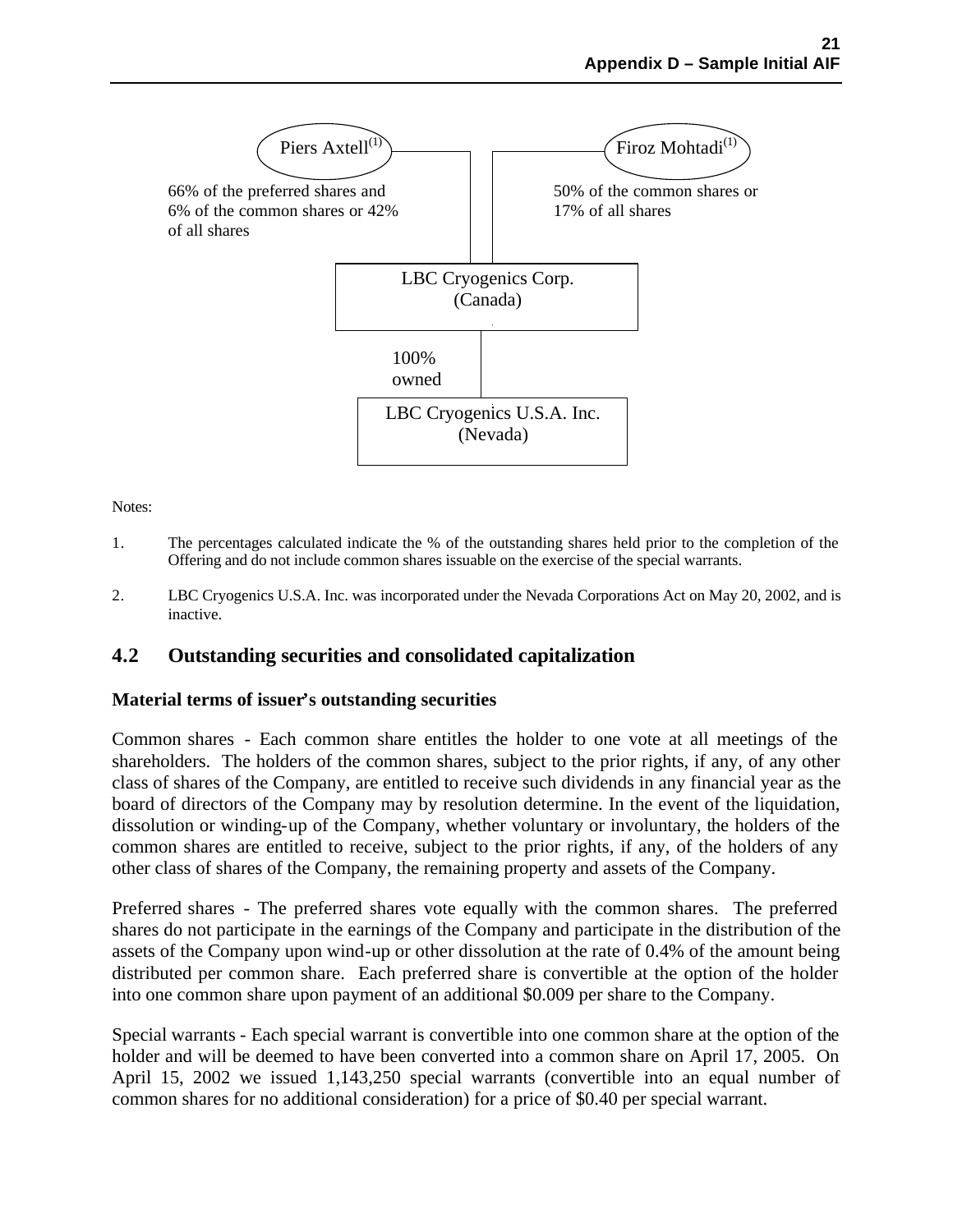Incentive stock options - Each incentive stock option entitles the holder to purchase one common share. The exercise prices of the options range from \$0.20 to \$0.60 per share and the terms range from one to five years, the last of which expires February 4, 2008.

Debenture - The debenture bears interest at Canadian Imperial Bank of Canada prime plus 2% and is repayable on October 15, 2006.

Agent's warrants - As partial consideration for the sale of common shares under the Offering we have agreed to grant to Crystal Securities Inc. warrants entitling them to purchase up to 15% of the number of common shares sold pursuant to the Offering at a price of \$1.80 per common share during the first year and at a price of \$2.00 per common share during the second year following completion of the Offering.

### **4.3 Escrowed securities**

The following table sets forth information relating to our securities that will be subject to an escrow arrangement after the Offering:

| <b>Class of Security</b> | Number of<br>securities to be<br>held in escrow | Percentage of<br>outstanding securities of<br>the class on completion<br>of the minimum Offering | Percentage of outstanding<br>securities of the class on<br>completion of the<br>maximum Offering |
|--------------------------|-------------------------------------------------|--------------------------------------------------------------------------------------------------|--------------------------------------------------------------------------------------------------|
| Common shares            | 1,135,804                                       | 38%                                                                                              | 29%                                                                                              |
| Preferred shares         | 2,718,000                                       | 90%                                                                                              | 90%                                                                                              |

#### **Release of escrow shares**

Under the applicable policies and notices of the Canadian Securities Administrators, securities held by Principals (as defined below) are required to be held in escrow in accordance with the national escrow regime applicable to initial public offerings. Equity securities owned or controlled by Principals (except for 10% of each Principal's holdings of common shares and for common shares issuable pursuant to incentive stock options) are subject to the escrow requirements.

Principals include all persons that, on the completion of the Offering, fall into one of the following categories:

- (i) directors and senior officers of the Company or of a material operating subsidiary of the Company;
- (ii) promoters of the Company during the two years preceding this Offering;
- (iii) those who own and/or control more than 10% of our voting securities immediately after completion of this Offering if they also have appointed or have the right to appoint a director or senior officer of the Company or of a material operating subsidiary of the Company;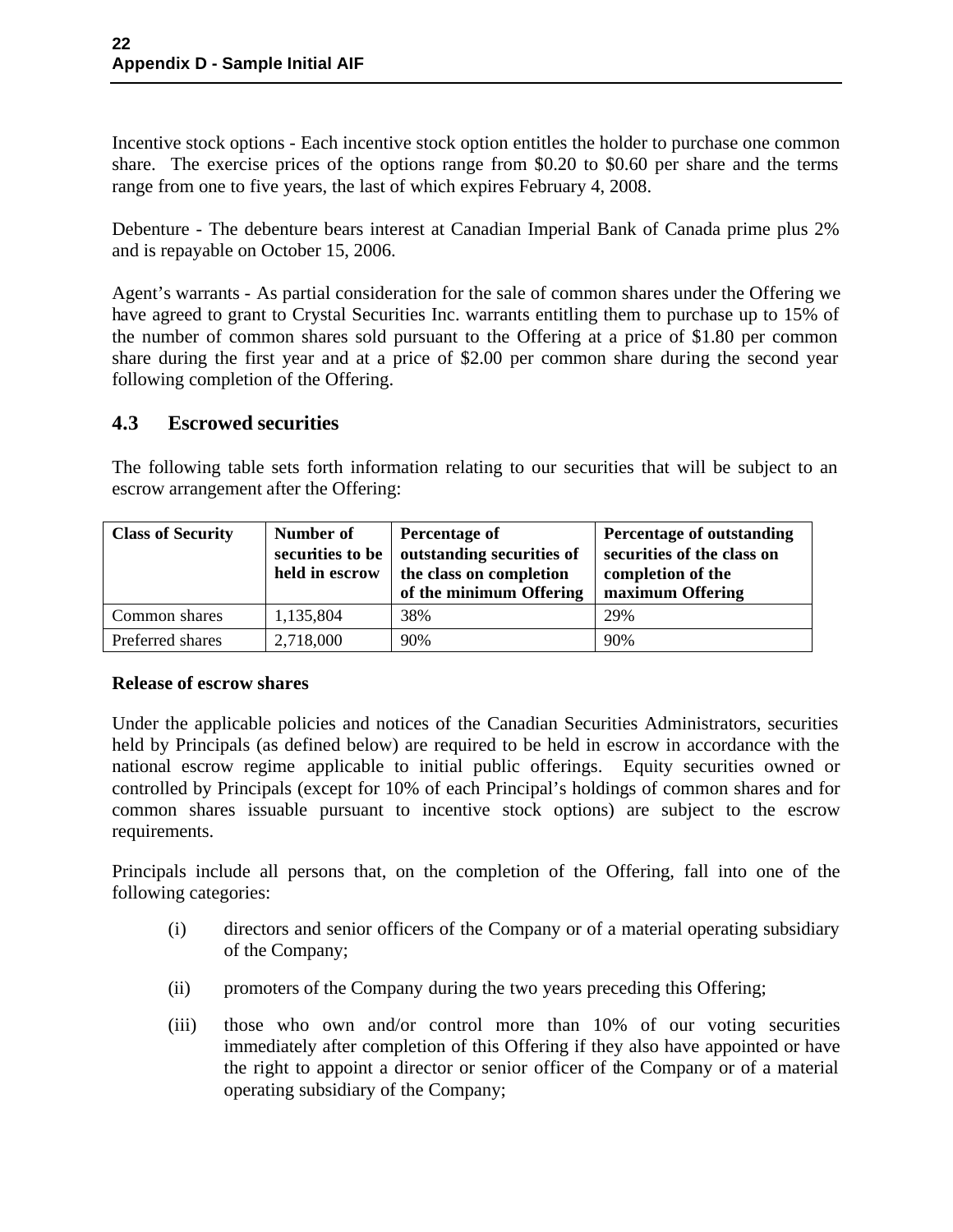- (iv) those who own and/or control more than 20% of our voting securities immediately after completion of the Offering; and
- (v) associates and affiliates of any of the above.

The Principals of the Company are Piers Axtell, Henry Owens, Leon Markham, Nicholas Wong, George Westwood and Firoz Mohtadi.

Under an escrow agreement dated as of March 13, 2003 among the Company, Financial Trust Company and the Principals, the Principals agreed to deposit in escrow their common shares with Financial Trust Company. Financial Trust Company will release the shares from escrow in equal blocks at 6 month intervals over the 36 months following the completion of the Offering (that is 15% of each Principal's holdings being released in each block) (with 10% of each Principal's holdings being exempt from the escrow provisions).

The Company is an "emerging issuer" as defined in the applicable policies and notices of the Canadian Securities Administrators and if the Company achieves "established issuer" status during the term of the escrow agreement, it will "graduate", resulting in a catch-up release and an accelerated release of any securities remaining in escrow under the 18 month schedule applicable to established issuers as if we had originally been classified as an established issuer.

Pursuant to the terms of the escrow agreement, the securities held in escrow may not be transferred or otherwise dealt with during the term of the escrow agreement, except in limited circumstances.

### **4.4 Head office**

Our head office is located at 1500 University Avenue, Richmond, British Columbia, V3K 7Q3. We can be contacted at:

| Telephone:      | 604-761-3219 |
|-----------------|--------------|
| Facsimile:      | 604-761-3222 |
| E-mail address: | life@lbc.com |

Our securities are not presently listed, quoted or traded on any exchange, quotation reporting system or market. We have applied to list our common shares on the TSX Venture Exchange following completion of the Offering. See section 5.2

# **4.5 Transfer agents and registrars**

The registrar and transfer agent for our common shares is Financial Trust Company, 729 Dunlop Street, Vancouver, British Columbia, V6K 2N9. The registers for our other securities are maintained at our head office.

### **4.6 Interest of expert**

Except for legal fees paid to Black and White, no expert involved in preparing this AIF or any report or valuation relating to our business has an interest in any of our property, owns any of our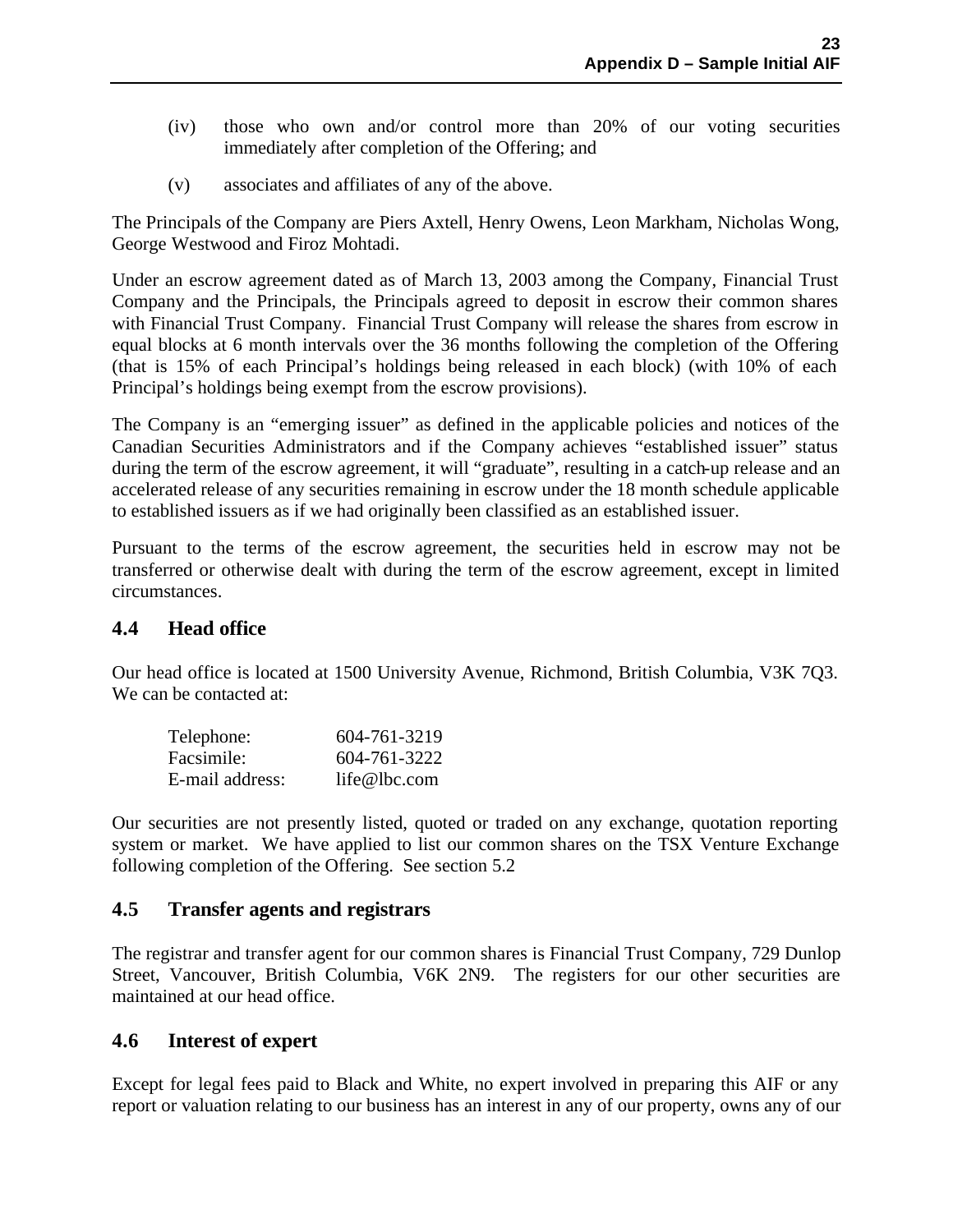securities, or is likely to become one of our directors, senior officers, employees or consultants. See section 3.4.

# **4.7 Financial statements and MD & A**

#### **Annual information**

The following table sets forth summary financial information for our fiscal years ended May 31, 2002, May 31, 2001 and May 31, 2000 and for the six month interim period ended November 30, 2002 and as at the end of those periods. This information has been summarized from our audited financial statements for the years ended May 31, 2002, May 31, 2001 and May 31, 2000 and from our unaudited interim financial statements for the six months ended November 30, 2002. This summary financial information should only be read in conjunction with our financial statements, including the notes thereto, included elsewhere in this AIF.

|                                                         | Six months<br><b>Ended</b><br>November 30,<br>2002<br>(unaudited) | <b>Year Ended</b><br>May 31, 2002 | <b>Year Ended</b><br>May 31, 2001 | <b>Year Ended</b><br>May 31, 2000 |
|---------------------------------------------------------|-------------------------------------------------------------------|-----------------------------------|-----------------------------------|-----------------------------------|
| Total revenues                                          | 169,856<br>S.                                                     | \$221,864                         | 160,585<br>S.                     | 137,204<br>\$                     |
| Operating expenses                                      | 81,623                                                            | 76,951                            | 37,378                            | 39,093                            |
| General and administrative<br>expenses                  | 198,640                                                           | 154,884                           | 130,033                           | 150,506                           |
| Net (loss)                                              | (110, 407)                                                        | (9,971)                           | (6,826)                           | (52, 395)                         |
| Net (loss) per common share, basic<br>and fully diluted | (0.055)                                                           | (0.005)                           | (0.003)                           | (0.026)                           |
| Total assets                                            | 520,373                                                           | 544,117                           | 102,789                           | 107,589                           |
| Long-term financial liabilities                         | $\boldsymbol{0}$                                                  | $\theta$                          | $\Omega$                          | $\Omega$                          |
| Cash dividends per share                                | 0                                                                 | $\theta$                          | $\Omega$                          |                                   |

### **Quarterly information**

The following table sets forth certain summary financial information for our past six quarters. We do not have quarterly financial information for previous quarters.

|                                                                  | Nov. 30,<br>2002   | Aug. 31,<br>2002   | <b>May 31,</b><br>2002 | Feb. 28,<br>2002 | Nov. 30,<br>2001 | Aug. 31,<br>2001 |
|------------------------------------------------------------------|--------------------|--------------------|------------------------|------------------|------------------|------------------|
| Total revenues                                                   | 77,685<br>\$       | \$92,171           | \$70,623               | \$52,608         | \$49,838         | \$48,795         |
| Operating expenses                                               | 44,151             | 37,472             | 23,511                 | 23,453           | 17,746           | 12,241           |
| General and administrative expenses                              | 139,574            | 59,066             | 63,789                 | 26,011           | 31,333           | 33,751           |
| Net (loss) income                                                | (106, 040)         | (4, 367)           | (16,677)               | 3.144            | 759              | 2,803            |
| Net (loss) income per common share<br>– basic<br>- fully diluted | (0.053)<br>(0.053) | (0.002)<br>(0.002) | (0.008)<br>(0.008)     | 0.002<br>0.001   | 0.000<br>0.000   | 0.001<br>0.001   |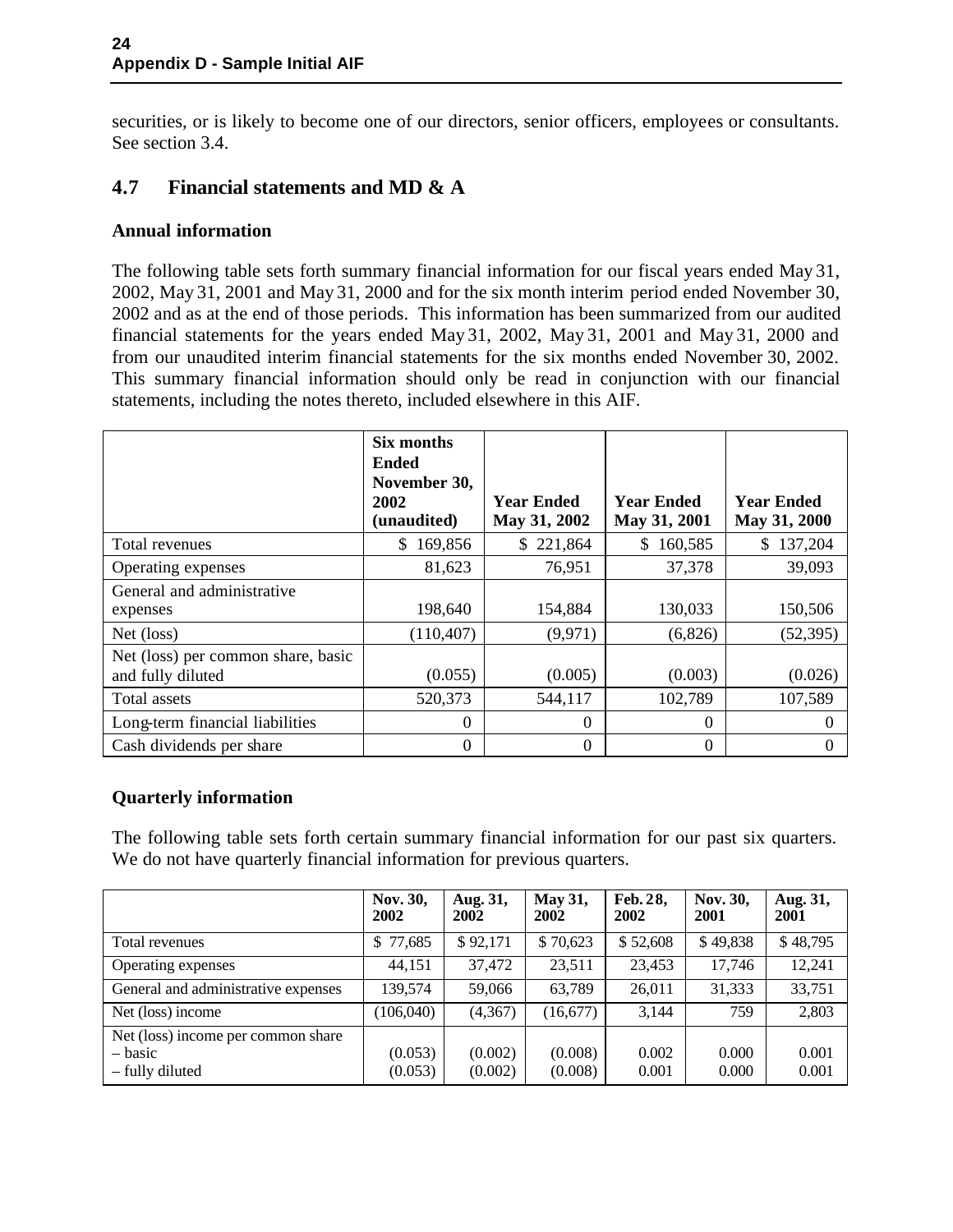### **Dividends**

We have not declared or paid any dividends on any of our shares. We intend to retain our earnings to finance growth and expand operations and do not expect to pay any dividends on our common shares in the foreseeable future.

#### **Management's discussion and analysis**

# **Note to reader: As the MD&A requirements under CMA have not yet been determined, the following MD&A is based on existing requirements.**

This discussion is based on our audited financial statements for the fiscal years ended May 31, 2000, May 31, 2001 and May 31, 2002, and our unaudited interim financial statements for the six month periods ended November 30, 2001 and November 30, 2002. Our financial statements summarize the financial impact of our financings, investments and operations. The financial statements are included in this AIF and should be referred to when reading this discussion.

We have had losses in all fiscal periods since our inception and have an accumulated deficit of \$404,741 at May 31, 2002 and \$515,148 at November 30, 2002. Our ability to continue as a going-concern is dependent upon our ability to achieve profitability and fund any additional losses we may incur. Our financial statements are prepared on a going-concern basis, which implies that we will realize our assets and discharge our liabilities in the normal course of business. Our financial statements do not reflect adjustments to the carrying value of assets and liabilities that would be necessary if we were unable to achieve and maintain profitable operations.

#### **Liquidity and capital resources**

We have leased facilities and acquired capital assets (laboratory and cryogenics equipment, office furnishings and equipment, and leasehold improvements) to enable us to provide our services of processing and cryogenically storing umbilical cord blood stem cells. We have issued share capital to finance our acquisition of capital assets and to provide working capital until our operations are profitable.

In 1997 and 1998 we issued 2,000,000 common shares for cash proceeds of \$425,350 to finance our initial investment in capital assets and working capital. The positive cash flow from operations during the fiscal years ended May 31, 2000, 2001 and 2002 financed our activities during those years. Our cash requirements during those years were kept low because management services were provided without cash remuneration by our directors and officers. Our directors and officers were given the opportunity to purchase a total of 3,020,000 of our preferred shares at nominal prices.

We commenced a new marketing program in November 2002 in an attempt to increase our operating revenues. In addition, we increased our administrative personnel and moved to larger premises on December 1, 2002 in order to be able to handle increased sales volume and to manage our marketing program effectively. We purchased \$57,443 in capital assets during the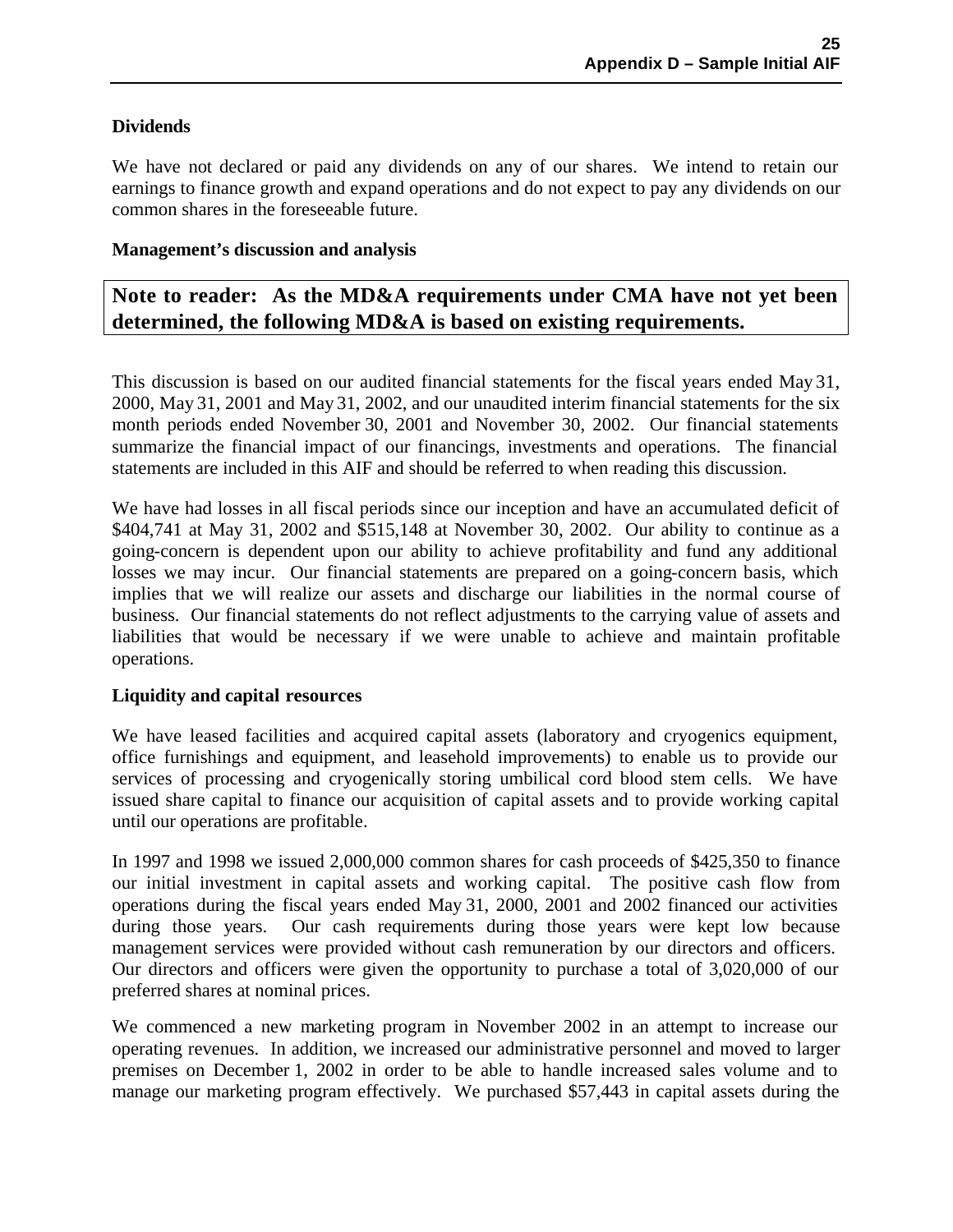six months ended November 30, 2002 and plan to purchase more within the next year. Operating cash flows are not sufficient to finance these increased activities.

In April 2002, we issued 1,143,250 special warrants (convertible into an equal number of common shares for no additional consideration) for net cash proceeds of \$383,804. The net proceeds from the minimum Offering are expected to be sufficient to finance our operating cash requirements and equipment and marketing costs over the next eighteen months.

At November 30, 2002, we had working capital of \$68,823, capital assets of \$141,726 and other assets of \$109,445.

The significant components of our working capital include cash in current or interest bearing accounts, cash invested in term deposits, accounts receivable from clients, employees and goods and service tax refunds, prepaid expenses (which includes inventories of operating supplies and marketing materials), accounts payable and accrued liabilities and unearned revenue. Many of these components are considered "financial instruments" (see note 2 to the financial statements). We do not have any specific policy to control risks associated with our financial instruments or to avoid undue concentrations of risk.

Prepaid expenses at November 30, 2002 include for the first time \$35,850 in inventories of marketing materials. These materials will be used over a period of several months, and then replenished, which will cause significant future fluctuations in prepaid expenses. Our accounts payable and accrued liabilities at November 30, 2002 are higher than normal due to payroll and other operating accruals and large invoices outstanding related to the marketing program. Accounts payable (and accounts receivable) are expected to increase if sales volumes increase. Unearned revenue will continue to grow in relation to the total number of samples in storage. Storage revenue is billed to clients for a full year at a time, at the start of the storage year, and then allocated to earnings over the one year period.

Our investment in capital assets will be increased over the next year. Major additions will be leasehold improvements and office furnishings and equipment, as well as new cryogenic storage tanks and laboratory equipment. These additions will be financed with proceeds from the Offering. If sample volumes increase to approximately 160 samples per month, we will also consider setting up a satellite storage facility in Québec, which is expected to require an investment of approximately \$500,000 in capital assets and up to an additional \$250,000 in other start-up costs. These additions will be financed with proceeds from the Offering if we complete the maximum Offering.

Lease deposits and deferred finance costs comprise other assets at November 30, 2002. The lease deposits will be applied to rent in future years (see note 8 to the financial statements). The deferred finance costs will be applied against the proceeds from the Offering.

#### **Results of operations**

#### *Revenue*

We earn revenue from registration fees, processing fees and storage fees. Other revenue is also earned from delivery charges billed back to clients and from interest on surplus cash. The table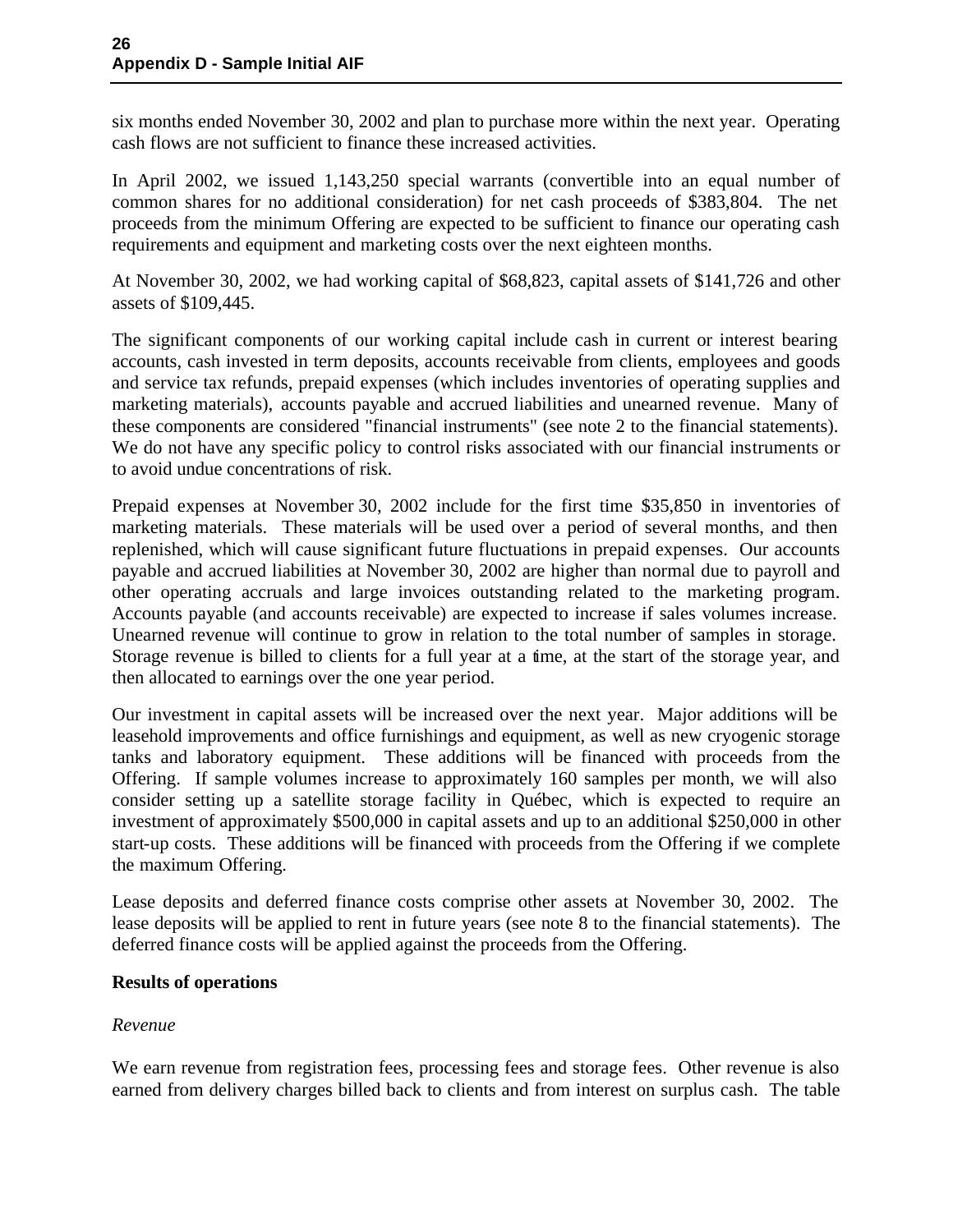|                                                      | <b>Six</b><br>months<br>ended | Fiscal years ended May 31, |      |      |      |      |  |
|------------------------------------------------------|-------------------------------|----------------------------|------|------|------|------|--|
| Number of samples stored                             | Nov. 30,<br>2002              | 2002                       | 2001 | 2000 | 1999 | 1998 |  |
| During the quarter ended August 31                   | 78                            | 42                         | 42   | 30   | 21   |      |  |
| During the quarter ended November 30                 | 59                            | 43                         | 24   | 29   | 19   | 8    |  |
| During the quarter ended the last day of<br>February | n/a                           | 41                         | 29   | 27   | 21   | 14   |  |
| During the quarter ended May 31                      | n/a                           | 61                         | 39   | 33   | 27   | 25   |  |
| Total for the period                                 | 137                           | 187                        | 134  | 119  | 88   | 48   |  |
| At the end of the period                             | 713                           | 576                        | 389  | 255  | 136  | 48   |  |

below shows the number of cord blood stem cell samples we have processed and the total number of samples in storage.

The growth in our revenue in each period, as compared to prior periods, is directly attributable to the number of samples stored in each period and to the increasing number of samples in storage. This growth is shown in the following chart.



While there are many factors that could influence the number of samples stored, we believe that our marketing efforts, or lack of marketing efforts, are the most significant factor in influencing the number of samples stored. Periods in which the number of samples stored increased follow periods when we placed advertisements, conducted a major distribution of brochures or when a significant event related to stem cell storage was covered in the media. Apart from the quarters ended on November 30, which represent a cyclical low period, periods in which the number of samples stored decreased follow periods when advertising and media covered events did not occur. Specifically: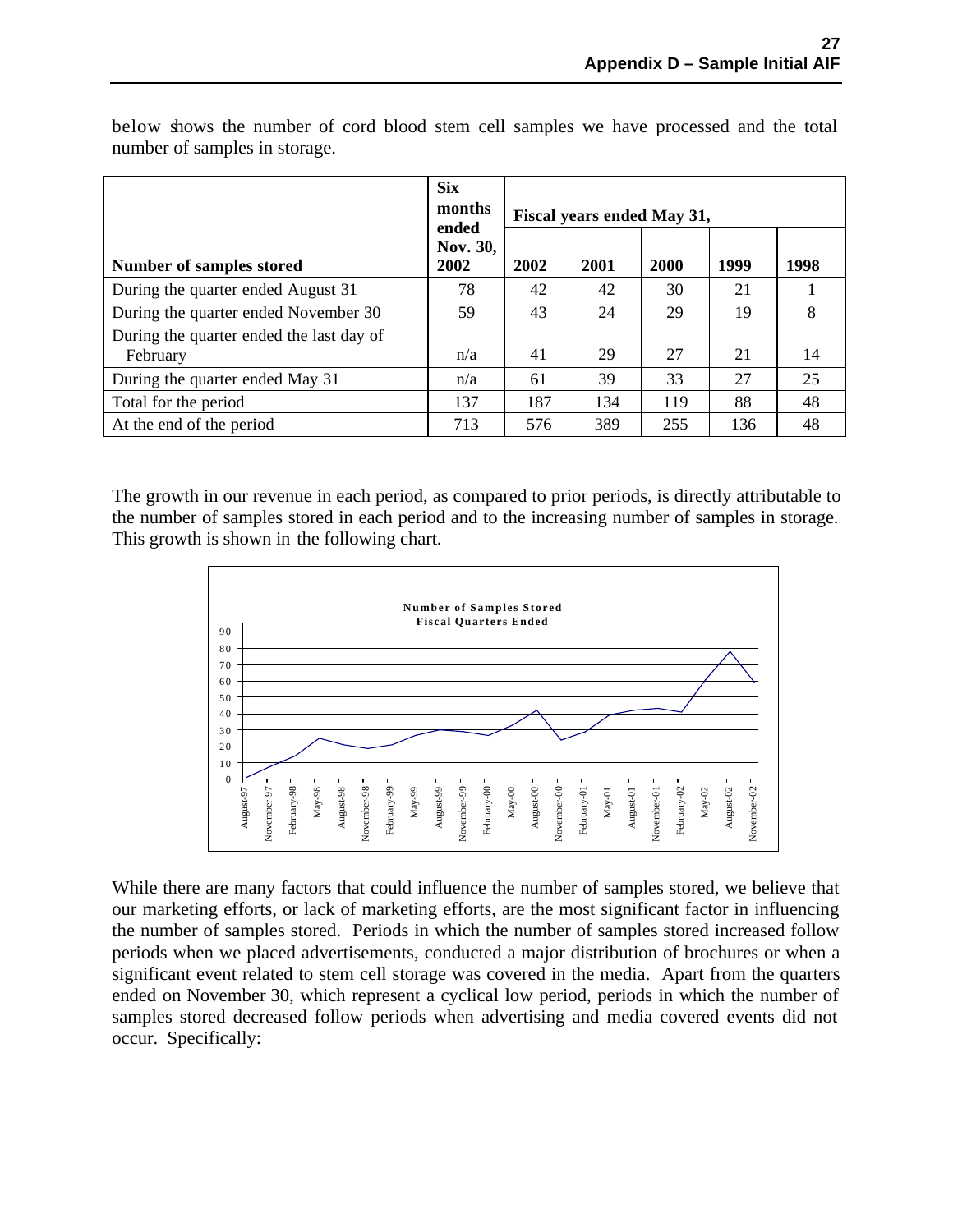- Regular advertisements were placed in prenatal magazines from July 1997 to March 1998, during which period we experienced increases in the number of samples stored from July 1997 to May 1998.
- There was little marketing activity from June 1998 to December 1998. There was a corresponding decrease in sample storage volumes during those periods.
- We recommenced advertising in prenatal and other magazines from January 1999 to August 1999. Sample storage volumes increased during those periods.
- There was little marketing activity from September 1999 to April 2000. Sample storage volumes decreased during most of that period.
- We distributed approximately 20,000 brochures to doctors' offices, clinics and hospitals from May 2000 to December 2000. Our web-site was improved in May 2000 and television news features related to stem cell banking and usage were aired in November 2000. In addition, an advertisement was placed in *Canadian Kid* in December 2000. Apart from cyclical declines during the quarters ended in November, there was general growth in the number of samples stored from May 2000 until December 2001.
- In October 2001, *The World* newspaper reported on the use by a six year old girl of her newborn brother's umbilical cord blood stem cells. In April 2002, the Canadian media widely reported on the use by a nine month old boy of his own umbilical cord blood stem cells, which his mother had stored. We believe that these two media events contributed to the significant growth in the number of samples we stored during the quarters ended May 2002 and August 2002.
- In November 2002, we started distributing our new brochures in the Greater Vancouver metropolitan area and meeting with local obstetricians and gynecologists. These activities are on-going. In January 2003, articles on us appeared in *The Vancouver Herald*, a local weekly newspaper, and our new facilities and services were featured on the local television evening news. These activities have coincided with an increase in the number of samples stored since November 2002.

The are many other factors that could affect the number of samples stored, including factors beyond our control, such as birth rates, changes in attitudes to private health services, and research into stem cell use and alternatives to stem cell therapies. Our volumes and experience are not sufficient to determine the significance of these factors to the number of samples stored with us and, accordingly, such factors have not been addressed in this discussion.

In general, during the time we have been in operation, cord blood stem cell storage has been gaining greater acceptance among the medical community and the general population. Our future revenues are expected to continue increasing as we increase our marketing efforts.

#### *Operating expenses*

We incurred direct costs to process and store the samples. Significant supplies used include sample collection kits, reagents to test and process the samples for storage and liquid nitrogen to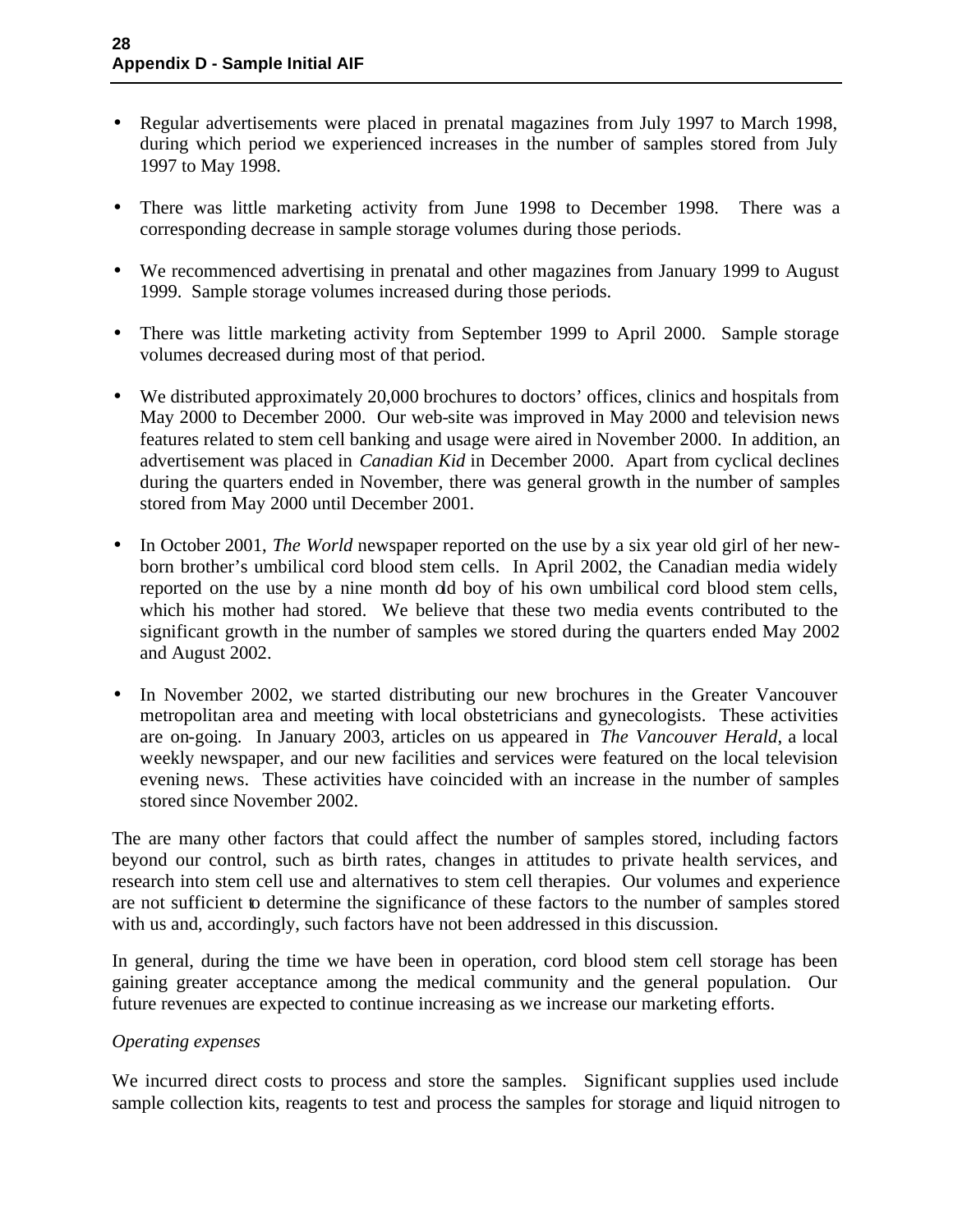cryogenically freeze the samples. Sample processing costs are for outside services, including infectious disease testing and assays of the samples to determine or confirm the quality of the sample. Wages and employee benefits are paid to the laboratory personnel who process the samples and maintain the cryogenic storage tanks. Delivery costs are incurred to send the collection kits to the expectant mother and to pick the samples up from local hospitals or the Vancouver International Airport.

Operating expenses normally vary in direct relation to revenue. Exceptions in the financial statements included in this AIF are:

- Supplies expense increased to 20% of revenue during the six month period ended November 30, 2002 as compared to 12-14% for the other periods reflected in the financial statements. This increase is due primarily to the cost and quantity of reagents required to test the quality of the cord blood samples. The reagent supplier discontinued distribution of the reagents that were previously used and the sample testing must now be done with more expensive reagents.
- Sample processing expense increased to 15% of revenue during the six month period ended November 30, 2002 as compared to 9% for all other periods except the year ended May 31, 2001. This increase was due to a one-time "catch-up" to bring all sample testing up to date. Sample processing expense was unusually low during the year ended May 31, 2001 due to processing a relatively large credit for testwork related to 1998 and 1999.
- We did not incur any operating wages and employee benefits during the years ended May 31, 2000 and 2001 as the President of the Company performed all of the required laboratory procedures without remuneration. The processing volume increases during the year ended May 31, 2002 required us to hire part-time laboratory personnel. Laboratory staff levels at November 30, 2002 have increased to approximately one full-time equivalent.

#### *General and administrative expenses*

The general and administrative expenses are incurred to provide the infrastructure that enables us to operate. Administration and office expenses include bank charges, stationery and other office supplies, web-site hosting and a variety of miscellaneous expenses necessary to keep us in good standing and to manage the office. Depreciation and amortization reflect the utilization of the economic values of capital assets. Insurance is purchased to protect against standard risks of loss and general third-party liability claims. Marketing expenses are incurred to generate additional revenue. Professional fees are paid for our auditors and lawyers. We pay rent for our office and laboratory space. Telephone expense covers the cost of toll-free telephone communications with clients, including cell phones for employees to enable 24 hour coverage during non-business hours. We incur travel and entertainment expenses to allow us to maintain good relations with the blood banking industry and to further our objectives. Wages, salaries and consulting fees are paid to our administrative personnel.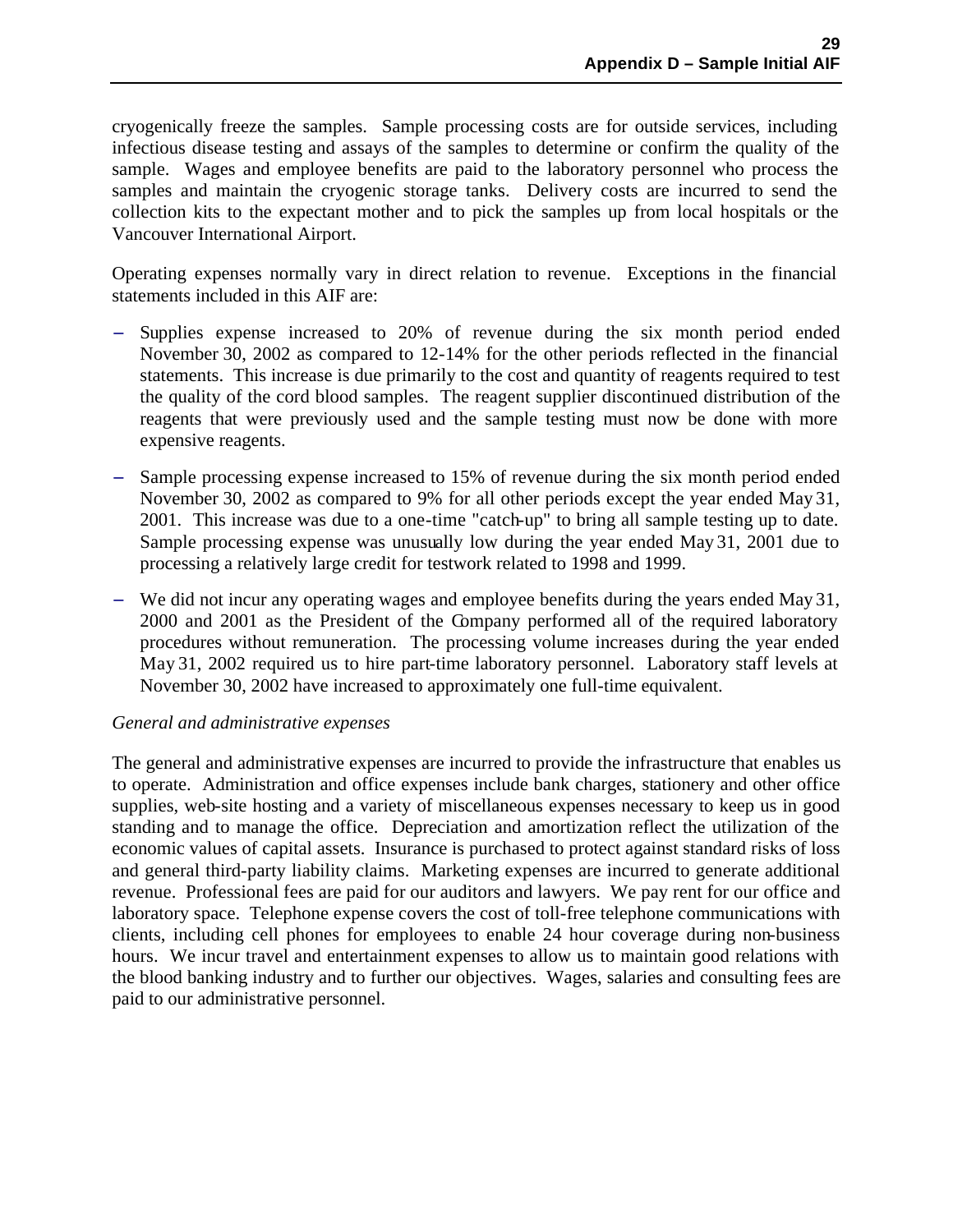Significant variations in general and administrative expenses over the periods covered by the financial statements included in this AIF are:

- − Administration and office expenses increased by 35% in 2001 over 2000 and a further 7.5% in 2002 over 2001. The six months ended November 30, 2002 reflects a 62% increase over the corresponding period in 2001. These increases are due to the increasing sales volumes that we are experiencing, which generates additional administration activities and record keeping.
- − Depreciation and amortization decreased in 2001 as compared to 2000 as the result of the re-evaluation of the expected useful economic lives of our capital assets. The increases in 2002 over 2001 are due to the addition of new capital assets and the acceleration of the amortization of leasehold improvements as a result of our not exercising its option to renew the lease on our previous premises.
- Marketing expenditures were sporadic until the last quarter of the fiscal year ended May 31, 2002. Availability of cash to pay advertising expenses was the main determining factor in incurring the expense. We have adopted a marketing program and expect to incur significantly higher costs in future periods. The program budget for the 12 months ending November 30, 2003 is \$372,000.
- The increased professional fees in both the year ended May 31, 2002 and the six months ended November 30, 2002 over corresponding prior periods are due to legal fees in connection with the Company's financing activities and audit fees which were not incurred before.
- Rent expense will increase dramatically in future periods. We moved on December 1, 2002 to larger premises where the rent will average \$12,500 per month.
- Decreases in telephone expenses from 2000 to 2001 and 2001 to 2002 are due to cheaper long-distance and cell phone rates. Usage actually increased over these periods. The increase during the six months ended November 30, 2002 over 2001 is due to increased usage.
- Travel and entertainment expenses were kept to a minimum during the three years ended May 31, 2002. During the six month period ended November 30, 2002 the President and the Medical Director traveled to attend conferences related to hematology and blood-banking.

The wages, salaries and consulting fees paid to administrative personnel during the three years ended May 31, 2002 were relatively stable. One full-time office administrator and occasional part-time clerical staff were employed during these periods. During the six months ended November 30, 2002, we also employed additional part-time clerical staff and, commencing in November 2002, a full-time president, a full time administrative assistant and a full-time marketing representative. We expect to hire a Vice President, Finance and Business Development and will need to hire additional administrative personnel over the next six months, which will increase our salaries.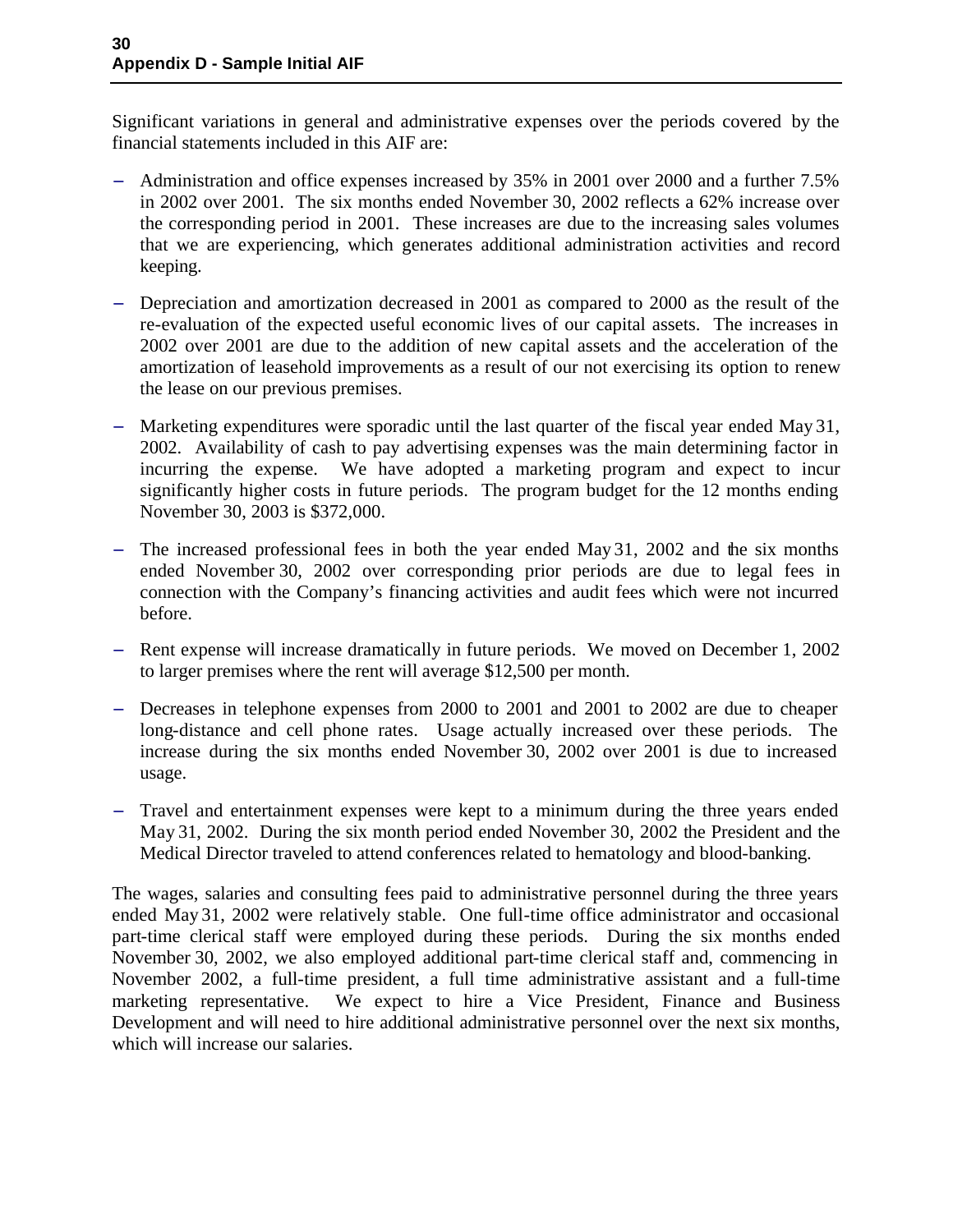# **4.8 Investors' rights**

If there is a misrepresentation in this AIF or in another document contained in LBC Cryogenics Corp's continuous disclosure record, investors have a statutory right to sue for damages against LBC Cryogenics Corp., every person who was a director or officer at the date of the document, and every underwriter or other due diligence provider involved in the Offering.

This right is available regardless of whether the investor relied on the misrepresentation. There are various defences available to the persons that investors have a right to sue.

If an investor intends to rely on this right, the investor must start an action for damages within

- (a) three years of the date the document containing the misrepresentation was first released, or
- (b) six months of the date of a news release disclosing that leave has been granted to start an action relating to the representation,

whichever comes first.

Investors should consult a lawyer about these rights and any other rights they may have.

# **Part 5 - The offering**

# **5.1 Due diligence**

We have entered into an agency agreement dated April 4, 2003 with Crystal Securities Inc. in connection with the Offering.

Under the agency agreement, Crystal Securities Inc. has agreed to use its best efforts to complete the Offering and to provide a due diligence function in connection with the Offering and the filing of this AIF. The details of our arrangement with Crystal Securities Inc. are described below.

### **5.2 The transaction**

The Offering consists of a minimum of 1,000,000 common shares (\$1,700,000) and a maximum of 1,900,000 common shares (\$3,230,000).

The common shares are described under section 4.2.

We have engaged Crystal Securities Inc. as our exclusive agent for the purposes of the Offering, and through them, are offering for sale to the public in Alberta, British Columbia and Ontario, on a best efforts basis, a minimum of 1,000,000 and a maximum of 1,900,000 common shares at \$1.70 per share. The offering price of \$1.70 per share was determined by negotiation between the Company and Crystal Securities Inc.